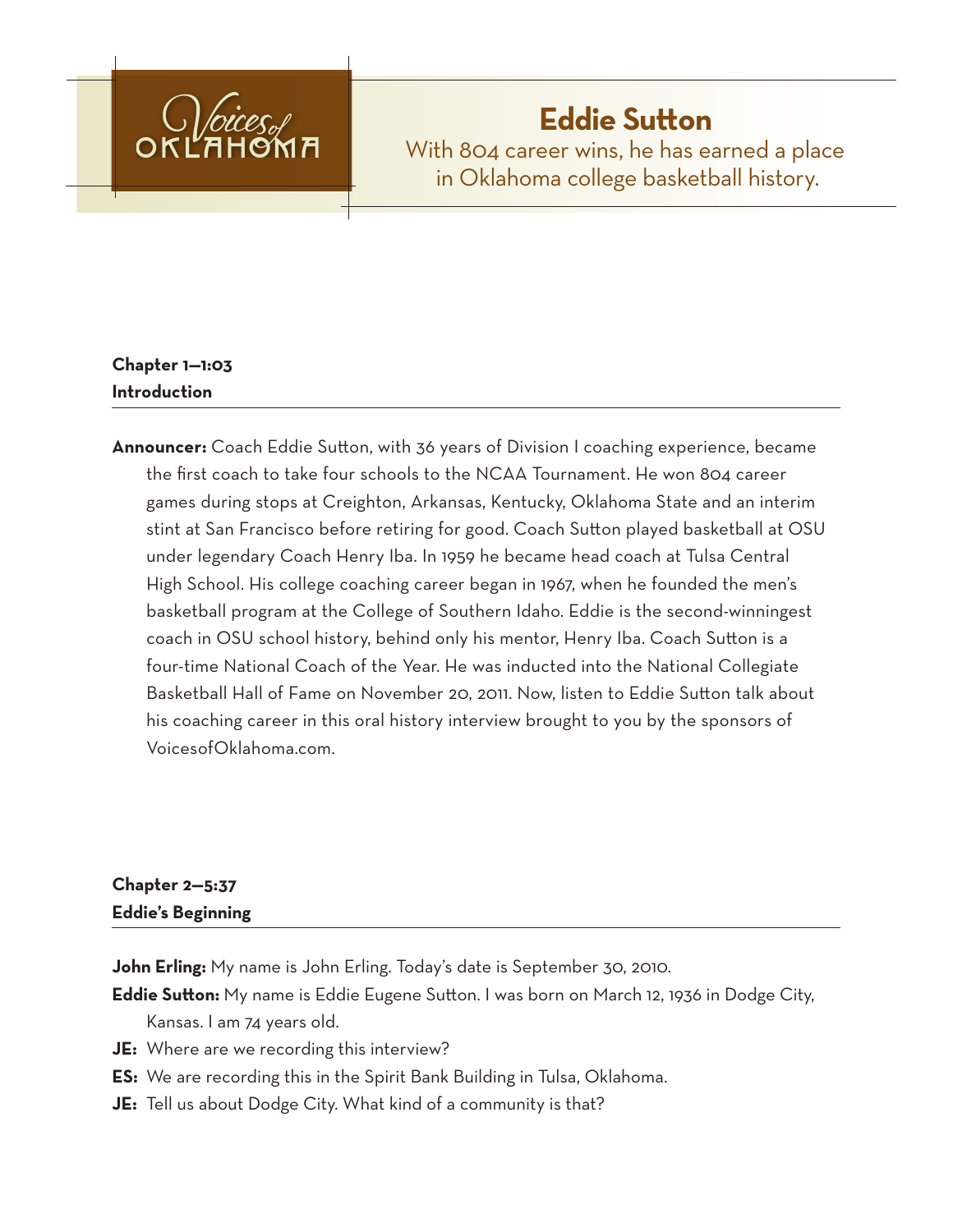- **ES:** It's an old cow town and farming community. When I was born it was a town of about 15,000 people.
- **JE:** By the way, the research says you were born in Bucklin, Kansas.
- **ES:** That's wrong. I didn't move to Bucklin until after WWII.
- **JE:** Tell us about your mother and where she grew up.
- **ES:** My mother was born in a little community called Mullenville, about 35 miles east of Dodge City, approximately 100 miles west of Wichita.
- **JE:** What kind of person was she?
- **ES:** She was a live wire. Being an only child, I think she probably helped spoil me. My family was of meager means, but once I realized I wanted to play sports, she was always the one that would shag the ball for me when we would play catch. She was a very supportive and a very loving person.
- **JE:** Tell us about your father and where he came from.
- **ES:** My father's name was Orville Sutton. He was born out in the panhandle of Oklahoma in an old sod house. My grandfather harvested wheat and had a threshing machine. They moved to western Kansas. He eventually ended up in Dodge City and that's where he met my mother.
- **JE:** You referred to your grandfather?
- **ES:** I never got to know my grandfather that well. He passed away before I was old enough to really remember him very well. He had a threshing machine instead of a combine and he did a little bit of farming out in the panhandle. They lived in a sod home. A lot of people today probably don't know what that is, but that's what they lived in during the late 1800s and the early 1900s.
- **JE:** Can you imagine wintertime in Oklahoma in a sod house?
- **ES:** No I can't. I think we've gotten spoiled in our present age. I would hate to have lived in those days.
- **JE:** Tell us about your father, what did he do for a living?
- **ES:** My father was a mechanic by trade, but he was a person that could just do about anything. He was an electrician and a plumber. When WWII broke out in 1941, he worked for a contractor and they built Air Force bases all over Kansas. I lived in a lot of towns in Kansas, Wichita, Winfield, Wellington, Leavenworth and Salina. When the war was over we moved back to Bucklin where I did most of my education as far as elementary, junior high and high school.
- **JE:** Looks-wise or personality-wise do you favor your mother or your father in your any way?
- **ES:** I probably favor my mother more than my father. He was a wonderful man. He only had an eighth grade education but he could almost do anything and he could build anything. After I left to go to college, he and another person built an entire house in Bucklin. He was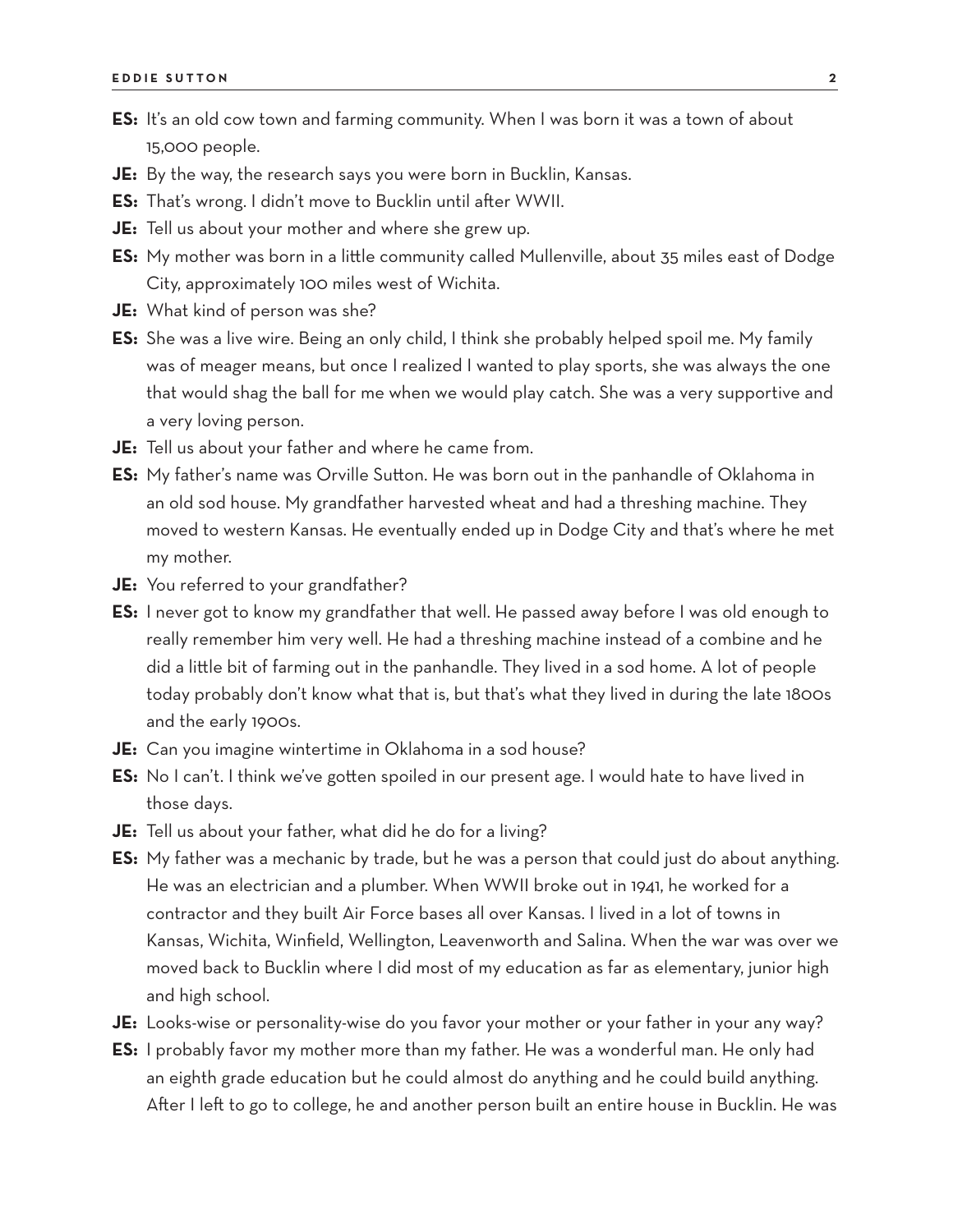very talented. He did not have a formal education, but he had a big heart and just was a wonderful man. He was just so well liked by the community.

- **JE:** Was he supportive of your sports interest?
- **ES:** Very much so, yes. He and my mother did everything possible to allow me to spend time in sports. I can remember when we were living on the farm. Any time there was a practice session in baseball or any of the other sports I played, he always made a sacrifice to make sure that I could get there for practice. I did a lot of playing catch by throwing the ball up at the old barn and retrieving it. I did the same thing when I was shooting baskets. My mother, whenever she could when I was small, she would come out and throw the ball back to me. I would have liked a brother or a sister.
- **JE:** What was the elementary school you attended?
- **ES:** I went to kindergarten in Dodge City. Then my dad started moving around. I went to a lot of different elementary schools as we moved around Kansas from 1941 to 1945.
- **JE:** What about junior high?
- **ES:** I was in Bucklin from fifth grade through the 12th grade. Bucklin was not a very large town. It had about 600 to 700 people. We lived out of town on a farm. We had about 160 acres that my dad leased. He raised a few cattle and grew some wheat. We only had 60 students in the whole high school. There were 18 in my graduating class, so it was very small. (Laughter)

# **Chapter 3—1:43 December 7, 1941**

John Erling: Do you have any World War II memories other than the fact that you were affected by it, or your father was, because you moved a lot?

- **Eddie Sutton:** The one thing that I remember just like it was yesterday. I was five years old at the time. It was when the Japanese bombed Pearl Harbor on December 7, 1941. Everyone thought it could be the end of the United States. Everybody was frightened. I remember the *Dodge City Globe* newspaper printed an extra addition that afternoon. I will never forget when it came over the radio. I can still see my dad paying the nickel to get that newspaper. The headline read: *Japanese Invade America*. It was a very frightening experience, especially for someone as young as I was. I could tell by looking at my parents' expressions that they were certainly concerned and scared by this event.
- **JE:** As you got older during those years to 1945, do you remember anything about rationing?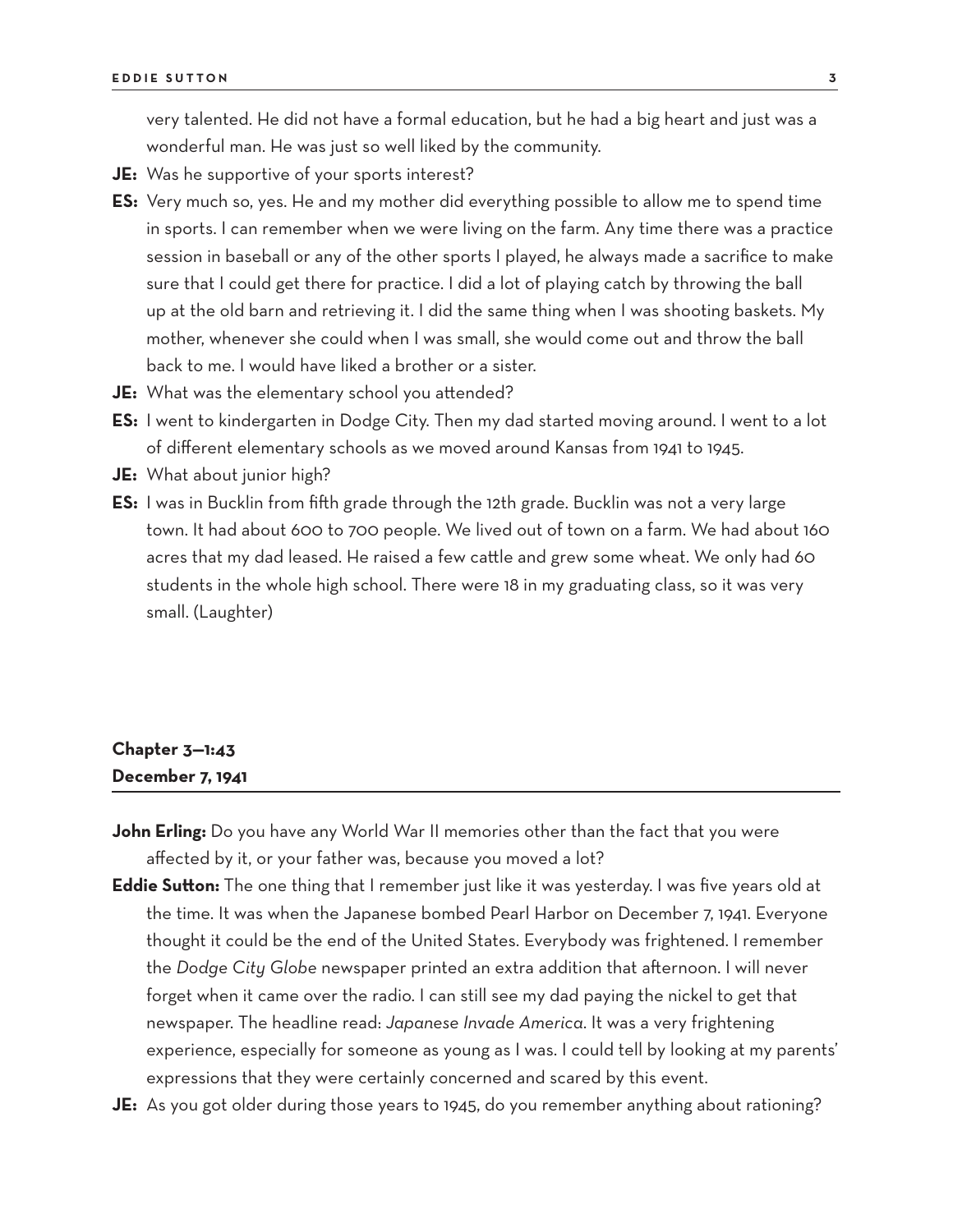**ES:** I remember rationing gasoline and sugar and some food products. My parents talked about how all Americans had really rallied to support our country. Certainly a lot of young men and women went to war and lost their lives. There were also a lot of people who didn't go to war, but they still made huge sacrifices working in plants and doing everything possible to help. I can remember President Roosevelt coming on the radio in his fireside chats and my parents listening. He would tell the listeners that they needed to make personal sacrifices. He said even though they weren't in the war they could do things at home that would help us win the war.

## **Chapter 4—6:00 Early Basketball**

**John Erling:** What sports did you play growing up?

- **Eddie Sutton:** Back in those days, in elementary school, kids played tag on the playground. Kids don't do that today. We didn't have video games. In fact, where we lived on the farm, we didn't have indoor electricity or indoor plumbing until I was in the eighth grade. We didn't have TV. We had a transistor radio. That was one thing that hooked me. I started listening to basketball and baseball games on the radio. I pretended in my mind that someday I really wanted to do that. So I think that planted a seed that I wanted to play sports. In junior high they had organized sports teams. When I was in the 7th grade, I was as tall as I am today. I was six feet tall and I was bigger than everybody else. I only grew another inch in high school. We were in a small conference. I was the high scorer in basketball all four years of high school. In junior high, after I had my chores done, I would shoot baskets for two or three hours a day on the dirt by our barn. My dad had put a hoop up there. That's how you become a good basketball shooter. Shooting is an art. Once you shoot the ball the same way every time, it's just a matter of how many hours you put in. You can become a very, very good shooter.
- **JE:** You said you listened to the radio when you were young. What teams or schools did you listen to?
- **ES:** Everybody supported the St. Louis Cardinals in those days because the Cardinals were the farthest team west. When you lived in Kansas, Kentucky, Oklahoma and Nebraska and all of those areas, just about everybody listened to Harry Caray and Jack Buck. Four of the great coaches in college basketball were in that area, Mr. Iba at Oklahoma A&M, which later became Oklahoma State, Tex Winter was at Kansas State, Ralph Miller was at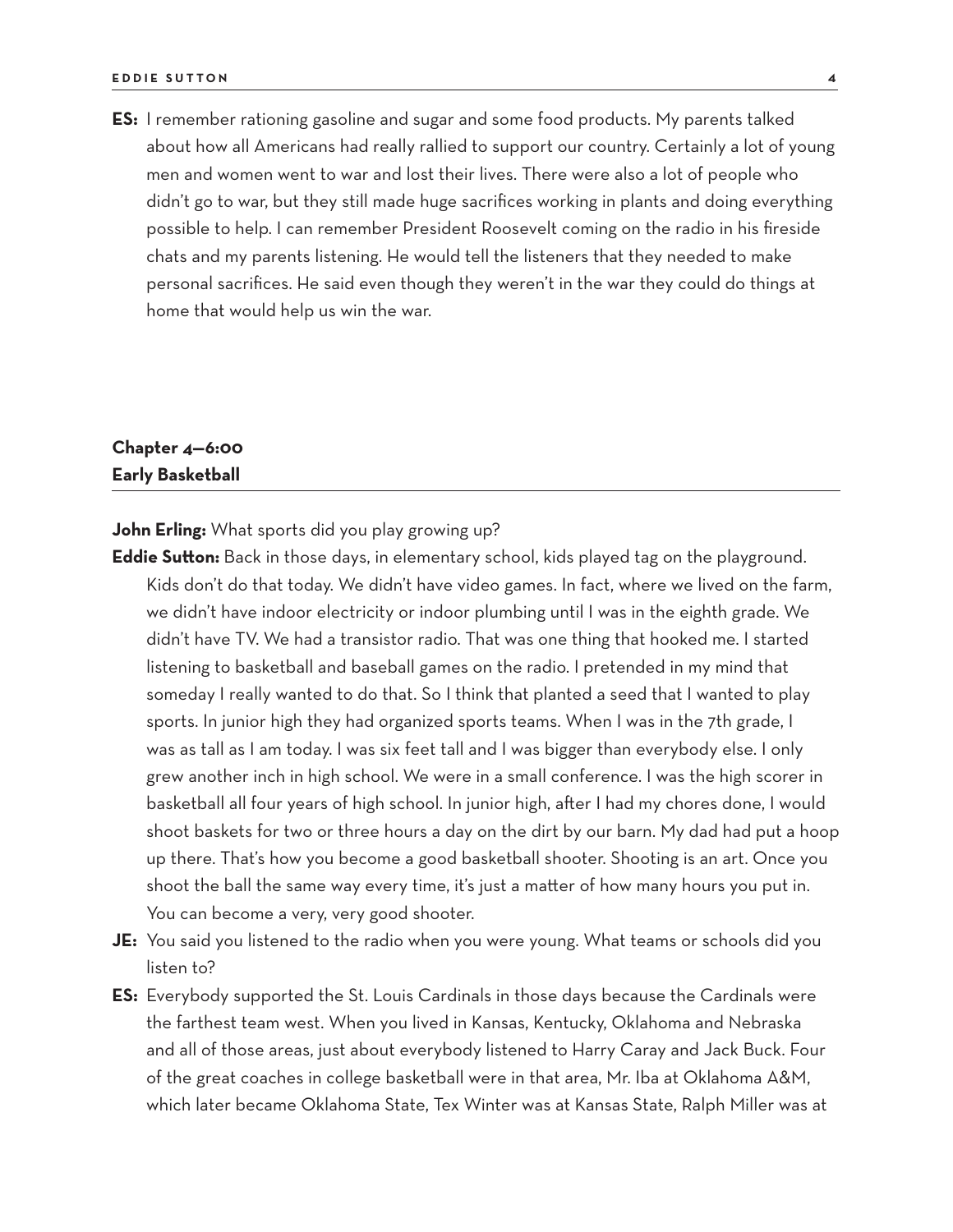Wichita and Phog Allen at Kansas. All four of those guys are in the Basketball Hall of Fame.

- **JE:** Isn't it true that all four of them tried to recruit you to their school?
- **ES:** They did try to recruit me my senior year. I can still remember Phog Allen, who was a great coach at Kansas coming out to the house. He had been the Olympic coach in 1952. He came out and my mother made a Sunday dinner. He was there for about four hours. He was a great storyteller and talked about the Olympic games. The only coach that didn't come to my home and recruit me was Mr. Iba and that's where I ended up going to school. Recruiting was a lot different in those days. But the other coaches came out and I visited all of the campuses. I probably would have gone to Kansas if Dr. Allen had been there all four years. Freshmen weren't eligible. He would have only been there one year where I would have been under him as a sophomore because he was retiring. I didn't know Dick Harp who became the head coach. I visited the Kansas campus four weekends in the spring of my senior year and everybody where I lived was a Jawhawk fan. When I visited OSU there was something so special that hit me. I was so impressed with Mr. Iba and how friendly people were. I made the decision and never regretted the fact that I went to OSU. I felt it was the right choice. I have a lot of friends that went to school during those same years. They say that if I would have gone to Kansas that they would have won the national title, because they had the great center Wilt Chamberlain. One thing they didn't have at that Kansas ball club was outside shooting. That's about the only thing I could do. I could shoot the ball from out on the floor.
- **JE:** So you could have played with Wilt Chamberlain?
- **ES:** Yes. One of the great games in the NCAA Tournament was the year that North Carolina and Kansas went into triple overtime in Kansas City. North Carolina ended up beating them. Kansas didn't have outside shooting. My junior year in college we won one of the greatest games in OSU basketball history when we beat Wilt Chamberlain and Kansas when they were ranked No. 1 in the country. We beat them and it is still considered one of the great victories for the Cowboys.
- JE: I think it's been referred to as "The Game" at Gallagher Hall at that time, February 21, 1957? **ES:** Yes.
- **JE:** How many points did you score in that game?
- **ES:** I scored 18 points. That was one of the best games that I ever had. I hit nine field goals. We didn't have the three-point line then. But had we had the three-point line, I would have had 27 points because they were all beyond the arc as we know it today. I was always quite good at shooting from that range.
- **JE:** Let's go back to the gym in Bucklin. The ceiling was quite low?
- **ES:** In the junior high gym, it was so low that you couldn't shoot the ball from midcourt or you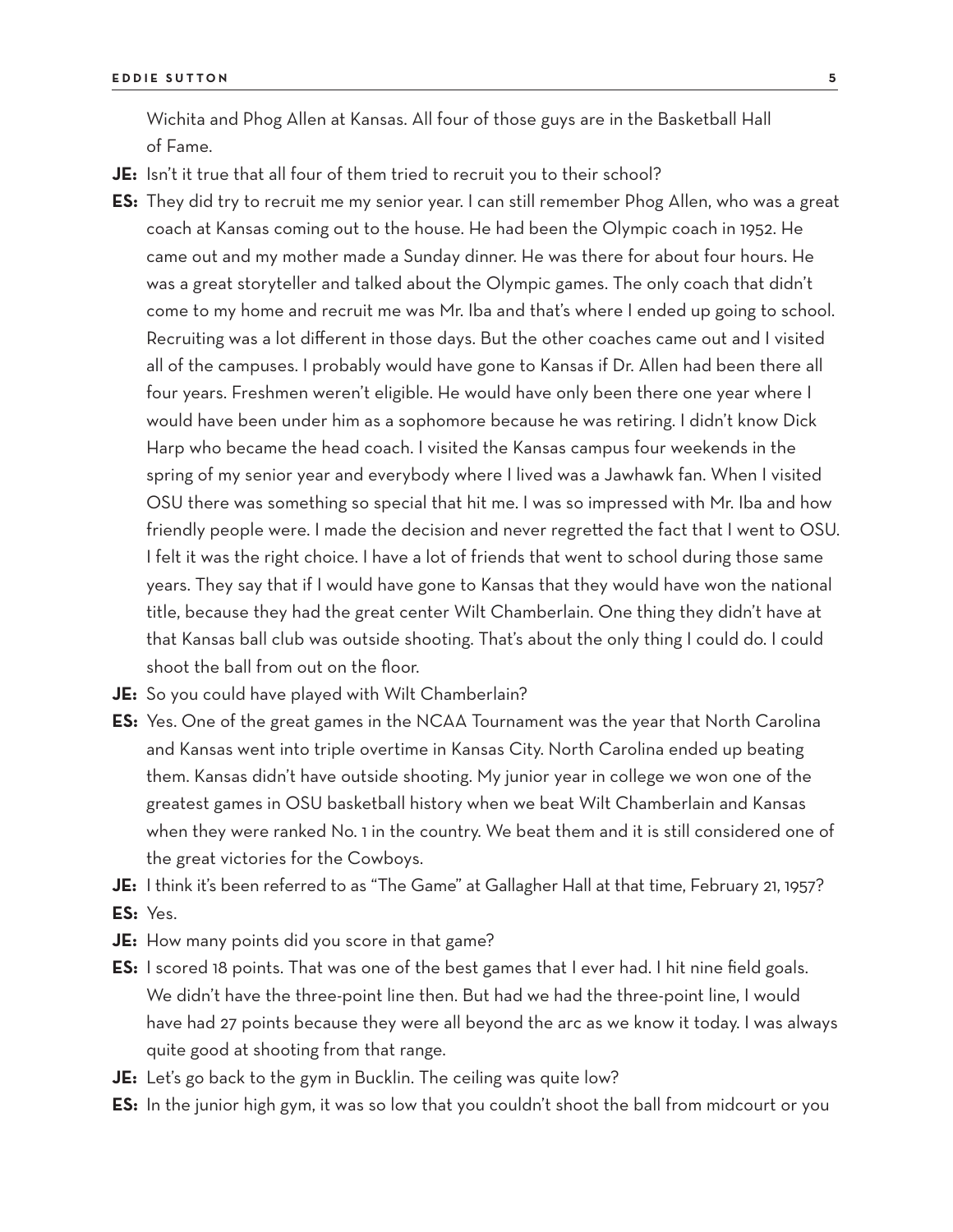would hit the ceiling. When we were just playing for fun, we would shoot billiard shots. We would put different Xs on the floor and the ceiling. If you hit the ceiling in one spot you could bank off the ceiling and it would go in the basket. That was a fun game. But the high school gym was not much larger than the junior high gym.

# **Chapter 5—12:16 Phog Allen & Mr. Iba**

- **John Erling:** Tell us a little bit more about Phog Allen. He coached basketball for 50 seasons. He had a record of 746 wins and 264 losses. He retired with the all-time record for the most coaching wins in college basketball history at the time. He coached Dean Smith, Adolph Rupp and Ralph Miller—all future Hall of Fame coaches?
- **Eddie Sutton:** He and Mr. Iba were probably considered the two best coaches in college basketball when I came along. Mr. Iba was a little bit younger than Dr. Allen. I was so impressed with both of them. At the arena in Lawrence, they have a chant now that says "Beware of the Phog!" That means the spirit of Phog Allen is still around. The students chant that sometimes. Allen Field House was built about 1955, about the time I was coming out of high school. I would have played there in that field house. That was one reason they were able to recruit Wilt Chamberlain from Philadelphia, was the fact that it was a new arena and Phog Allen was the coach. Of course, at that time he was the best basketball player probably to have played and certainly the best big player to have played at that time. But, Dr. Allen was just considered a great, great coach.
- **JE:** He even coached former Senate Majority Leader Bob Dole?
- **ES:** Right. There were a lot of famous players that played for him that went on to become very exceptional in different fields.
- **JE:** He also created the National Association of Basketball Coaches, which went on to create the NCAA Tournament?
- **ES:** Yes, the National Association of Basketball Coaches started the NCAA Tournament. I think it was in 1938 or somewhere in the late 1930s when they had the first championship game, but Dr. Allen and Mr. Iba and a few other coaches were the ones that started the national championship series.
- **JE:** You go on to Oklahoma A&M as it was known at the time, you are a starting guard and you played for Mr. Henry Iba. He retired in the 1969-1970 season. Let's talk about him. His teams were known for ball control and low scoring.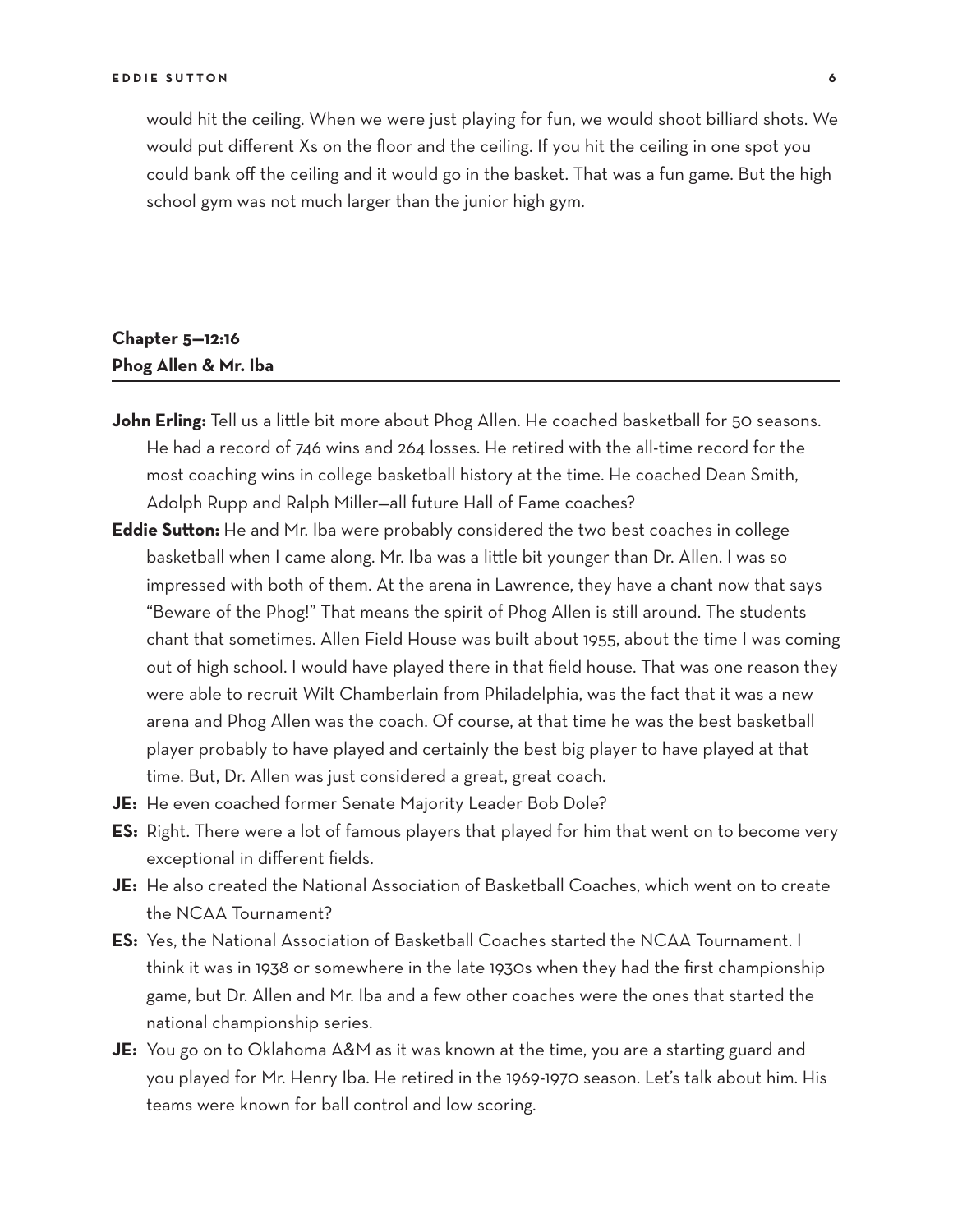- **ES:** Defense and ball control. In other words, as I have gone through my coaching career, I think defense is the stabilizer of any team sport. Whether it's football, baseball or basketball, if you aren't sound defensively, you're not going to be a consistent winner. But at the offensive end he was very conservative with the basketball. Fundamentally, he was a very sound coach, which anybody that successful is certainly fundamental in what they teach. He was a strong defensive coach. Offensively, he wanted you to take care of the ball with no turnovers. He wanted you to massage the ball and handle the ball until the defense breaks down and they make a mistake and then shoot it. He liked ball control and he was very strong and the fundamentals that he taught. When they talk about the motion offense or the passing game offensively, he was really the one that started that. We've had so many great coaches through the years that have copied that and may have made some adjustments. You can look at Dean Smith and Bob Knight and coaches like that. They certainly have been able to use a lot of those fundamentals that Mr. Iba used and they certainly used a lot of his defensive fundamentals as well.
- **JE:** He was known as the Iron Duke of Defense. He was the first to win consecutive NCAA titles in 1945 and 1946. All told in 40 years of coaching, he won 767 games. He was also the athletic director.
- **ES:** That's the thing that a lot of people forget. He was not only considered a great coach, but he became an administrator and was the athletic director. He also coached other sports during his career. I think he helped coach football and he coached some baseball. He was very instrumental in bringing Oklahoma State from the Missouri Valley Conference into what was the Big 8. I was a part of that. In 1958, my senior year, we played as an independent. That was a transitional year when OSU left the Missouri Valley Conference and went to the Big 8. It was the Big 7 until Oklahoma State came into the Conference. The Big 8 was a much more prestigious conference than the Missouri Valley. He was the one that really spearheaded that and should have been given the most credit for bringing OSU into the Big 8. It certainly changed the university and elevated it to a higher level nationally by joining the Big 8. In my senior year, we played as an independent. We still played as part of the Missouri Valley Conference, but we went to the NCAA Tournament as an independent. At that time I think there were only 24 teams that went to the NCAA Tournament. We went all the way to the championship game—what they called the Elite 8 Game of the Sweet 16. If we would have beat Kansas State who won the Big 8 that year, we would have gone to the Final Four. They defeated us. The game was played in the Field House. That was the last game I played in. I think Mr. Iba took a team in the late 1960s. Paul Hanson took a team in the early 1980s—1983 I think. And Bill Self, who later was one of my assistant coaches, played on that team. Now he's an outstanding coach at the University of Kansas. That meant that we went in 1958 and Mr. Iba in 1965 I think, Paul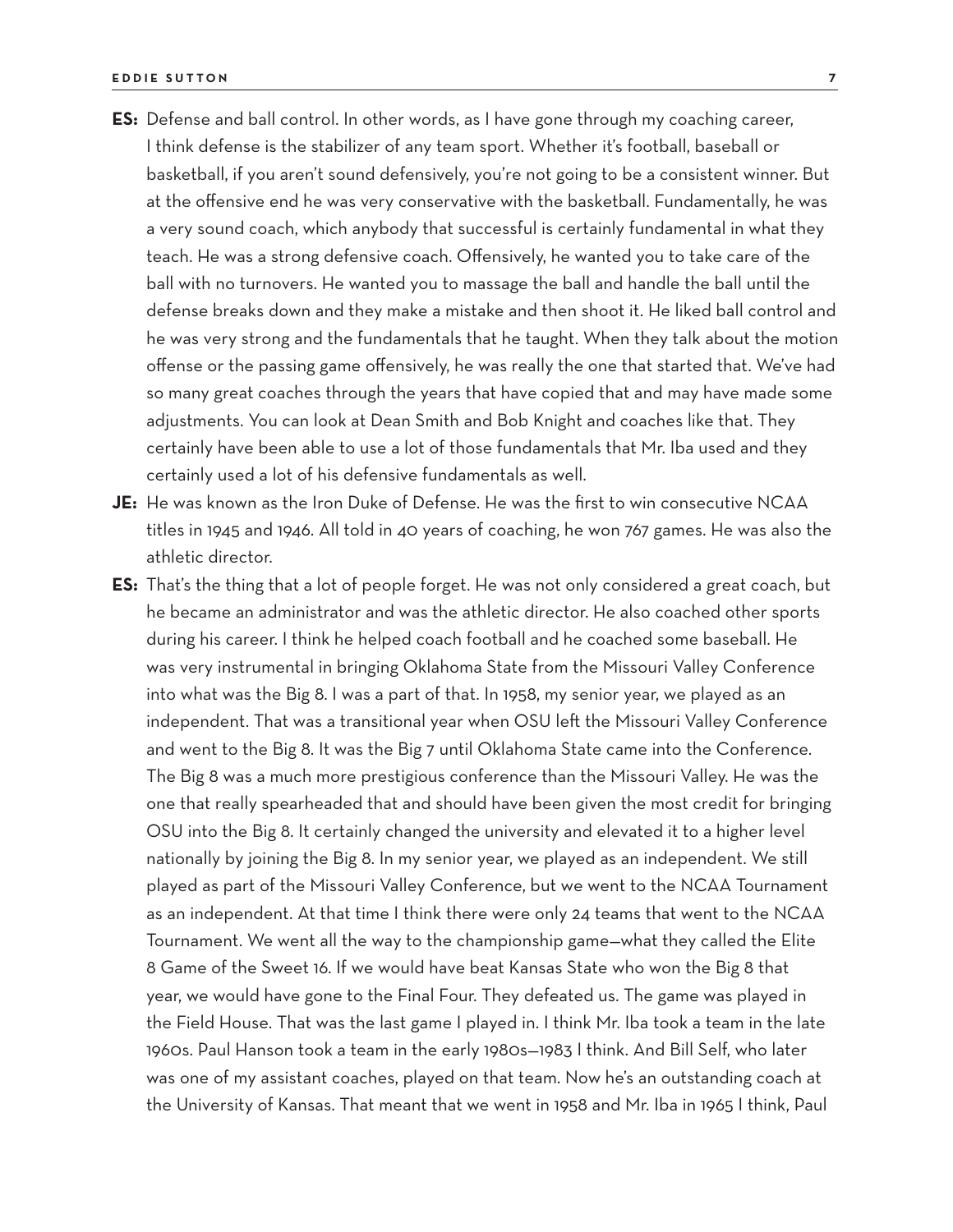Hanson in 1983—and OSU. So from the time I left OSU until I came back in 1990, they had only been to two NCAA Tournaments. I will never forget Mr. Iba said when I came back, "I'm so happy to have you come back and to know have one of my boys take over the program. I'm going to tell you something. This is not an easy job. It's a hard job. You're not going to be able to win like you have at the other schools where you have been." I said, "I hope we can. If we can get some good players I think we'll be all right." I did have some reservations because I wasn't sure because of the locale if I would be able to recruit as many African-American students, because so many of those youngsters were in cities. I wasn't sure they could adjust to a community like Stillwater. We were very fortunate and we were able to do that. So from 1990, for the 16 years that I coach there, we took 13 teams to the NCAA Tournament and two teams to the NIT.

- **JE:** I'm going to get to that in just a minute. Mr. Iba, first of all the home arena of Gallagher Hall was renamed Gallagher-Iba in 1987. Gallagher was named after Ed Gallagher, the OSU wrestling coach. In your coaching career then, can you sum up what you took from Henry Iba?
- **ES:** I certainly drew on a lot of the things that he taught. First of all, fundamentally, he was so sound in everything that he would teach. I borrowed that and as Al Maguire told me once. He said, "You know, there's nothing wrong with borrowing something from another coach as long as you give him credit." So I've given Mr. Iba a lot of credit through the years for all of the things that he gave to any of us that went into coaching. He was sound fundamentally. He preached defense. He knew that defense was going to win games. He said, "There are nights when you shoot a basketball and ball doesn't go the basket. There are some nights everything you throw up goes in the hoop. Defense should be the same every night. It shouldn't vary. Because sometimes the ball bounces around and it doesn't go in, but defense should be the same every evening." Well, that's something that I never forgot. We've always tried to make our players understand that defense is the stabilizer of any team sport. The other thing he taught was to take care of the basketball. Don't be careless with the basketball. Don't beat yourself. When you make too many turnovers and throw the ball away, you are asking for a defeat. He also taught the value of rebounding. He said, "When you shoot the ball, you condition your players to go to the basket and assume every shot's going to be missed." I remember him saying, "Go early. Don't go late to the backboard." What he meant was to get in there and get a place under the basket. If the ball comes off at your end of the court then you've got a chance to retrieve it. If you don't, then you can still get back on defense. At the defense end, I can still remember he said, "Everybody's a defensive rebounder. Limit the other team to one shot every time they cross the midcourt line." Those are some things that he taught that a lot of other coaches have borrowed from him through the years. There were a lot of successful coaches that came after him, but I think his philosophy of the game was so sound that that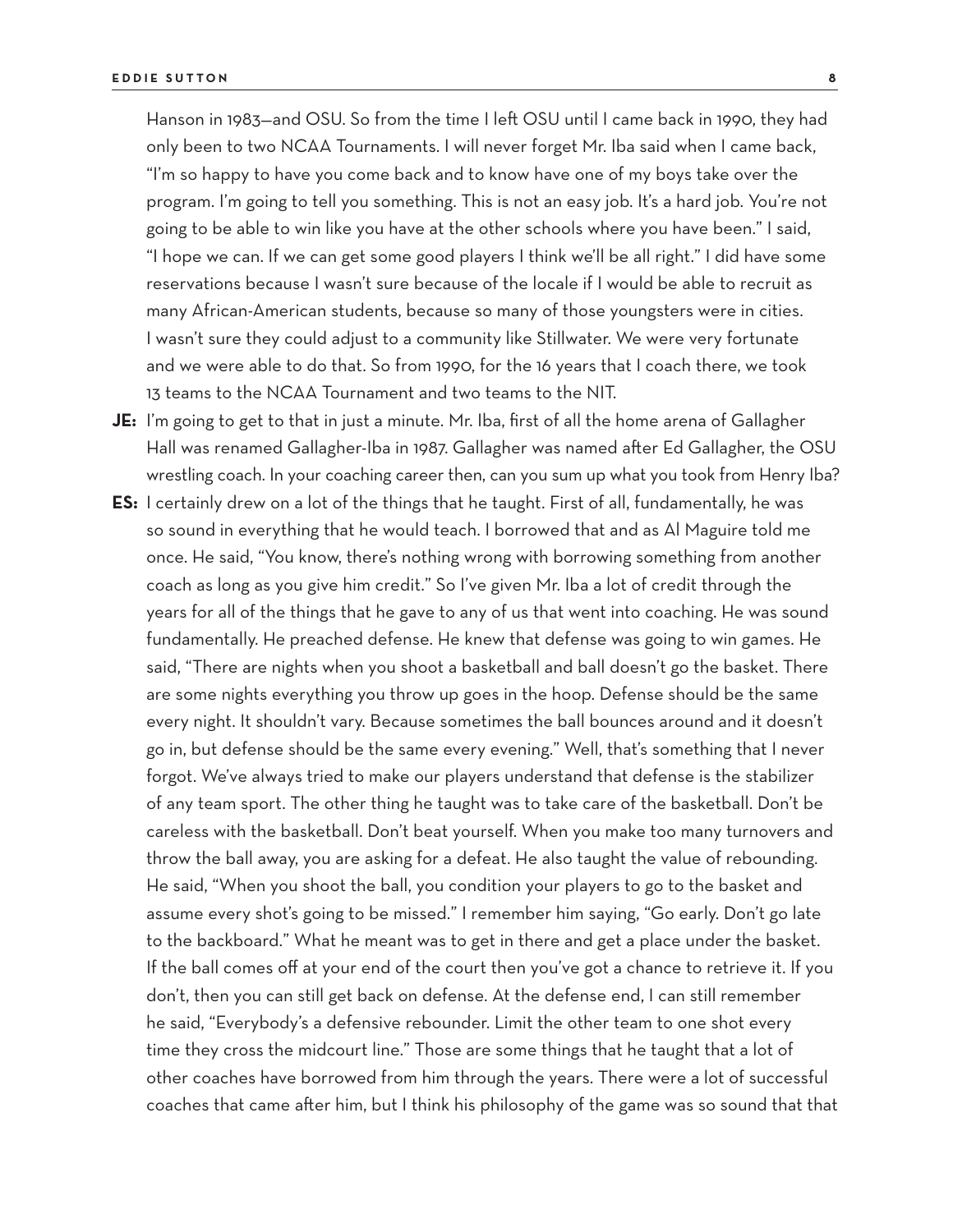was the reason he was able to win. In later years, when he didn't win, it was because he could not make the transition in the way recruiting changed. When he was coaching, just before I went to OSU, he used to have tryouts. You could bring in all kinds of players to your campus on weekends to work them out. Then you could make a decision on which ones you wanted. At that time there were a lot of players who just came because of his success. They had done away with that rule when I came, but nobody was really recruiting like they do today. Today, you can subscribe to different books that tell you about different players all over the country. You can go to summer camps and watch players. You have summer leagues and you can go and watch players. They didn't have any of that in those days. They did start recruiting about the time that I went to college. Coaches would come to your home and introduce themselves and visit with you and your parents. Mr. Iba never did get into that. I don't know whether he was stubborn or whether he just wanted the players to come to him. I'm not sure he ever got into many home visits, even after I got into high school coaching. I had a player named Joe Smith that went to OSU from Tulsa Central. Mr. Iba never came over to his home to visit with him or anything. I remember he wanted me to bring Joe over to the OSU campus, which I did. He talked to Joe and that was about it. But he just didn't adjust to the way times changed.

- **JE:** Maybe it was his personality? Maybe he wasn't a people person?
- **ES:** He could be intimidating. He may have not had the personality that other coaches did.
- **JE:** Yourself included. You are very outgoing and gregarious and he might not have been that way—is that true?
- **ES:** He was a very, very nice person once you got to know him. But he wasn't as gregarious as maybe a lot of other coaches were at that time.
- **JE:** He is still honored to this day in many ways. In Gallagher-Iba Arena, a seat on the southeast concourse level of the arena is still known as Mr. Iba's seat.
- **ES:** I think his shadow is still cast quite large over the campus of Oklahoma State.

# **Chapter 6—5:53 Coaching Start**

John Erling: So your coaching days started as an assistant with OSU in 1958 and 1959? **Eddie Sutton:** That's right. After I used my eligibility, Patsy still had a year of college. We were going to get married. I went and talked to Mr. Iba. Freshmen weren't eligible in those days. Just sophomores, juniors and seniors were on the varsity team. He knew I was going into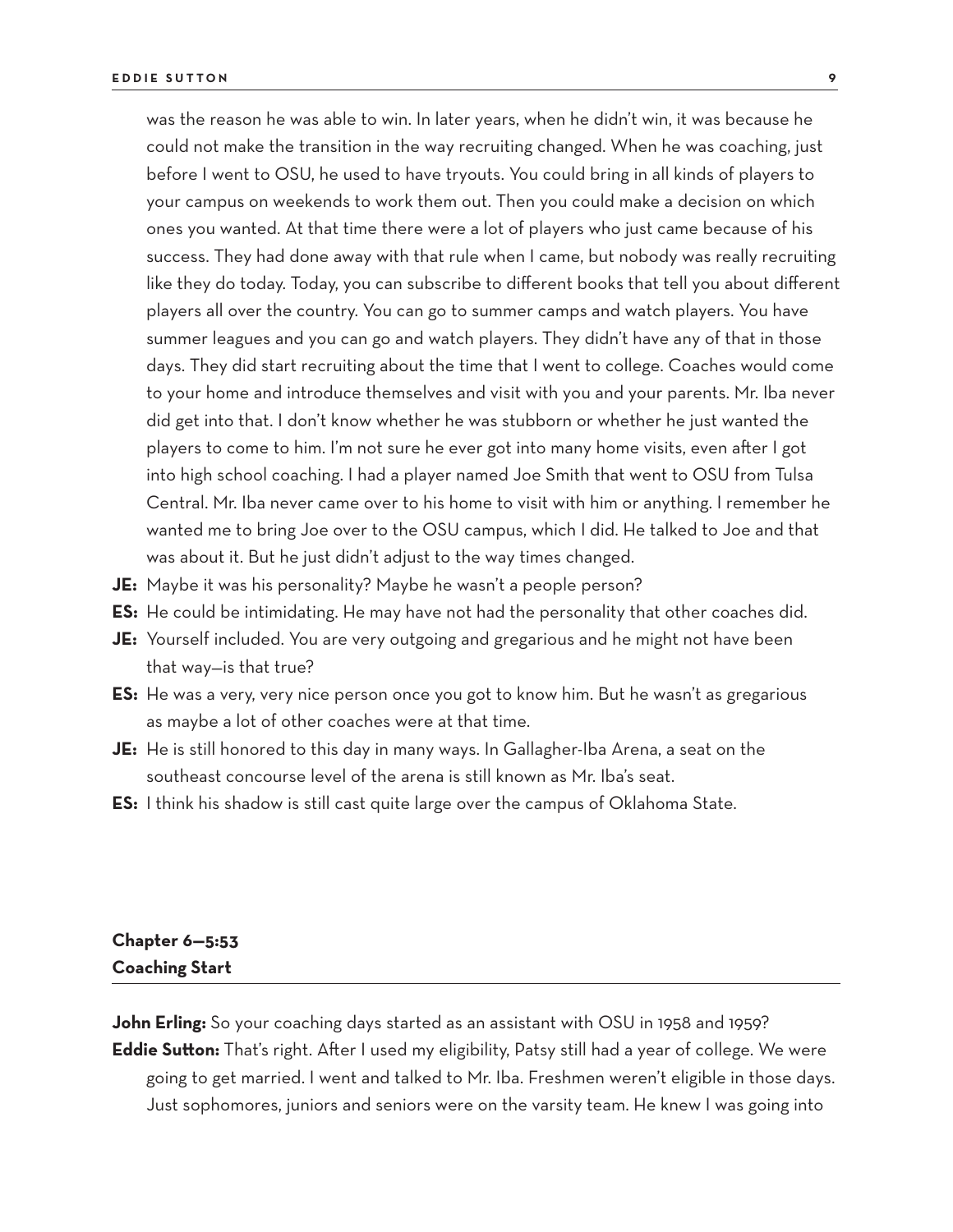coaching. I said, "My wife has still got one year to get her degree. I would like to get my master's degree. So he kept me on a scholarship and I coached the freshman team and helped with the varsity. I probably learned more about the game of basketball in that one year than I did the other four years I was playing because I could communicate with him in a different manner than I did as a player. Patsy got her degree and I got my master's. I learned a great deal in the one year, then I got the job at Tulsa Central.

- **JE:** You mention Patsy, the two of you obviously met at OSU?
- **ES:** Yes. That's correct. I had to run hard to catch her.
- **JE:** How did you meet her?
- **ES:** I met her in my sophomore year. I had a fraternity brother and good friend who was from Stillwater and he knew her. His parents kind of adopted me while I was at OSU. His father was the team physician. He introduced me to Patsy. I had to run hard to catch her. She was the Homecoming Queen at Stillwater High School. There were a lot of other fellows trying to date her, but we started dating and fell in love.
- **JE:** Did you get married while you were in school?
- **ES:** We got married that summer I worked on my master's degree. That was the year that McClain High School and Nathan Hale High School opened and Tulsa Central—so there were three jobs in basketball open. Myron Roderick was a good friend. He was two years older than I was, but we had classes together at OSU. Myron was a national champion in wrestling. He had also been an Olympic champion. He came over to Tulsa to apply for a coaching position after he graduated. Myron came to Tulsa and applied for the Edison coaching position. He was told that there was a policy that college graduates coming to Tulsa Public Schools don't get head coaching jobs in football, wrestling, basketball or baseball. He was told they would love to have him, but he would be an assistant coach. Myron said, "I can coach wrestling and I really would like to have that Edison job." They said no. So Myron went back to Coach Griffith, the wrestling coach at OSU. He had a medical problem or a heart attack or something and he had to give up his coaching job. Mr. Iba hired Myron as the head coach of the Cowboys. He took Jack Griffith's position. Two years later I came over to Tulsa and I was told the same thing. I was told I would have to be an assistant coach.
- **JE:** Because you were just out of college?
- **ES:** Yes. I had been in the ROTC and I knew all of the ROTC officers. It was peacetime. They had worked it out so that I could go in as a Lieutenant Officer on a base somewhere and I could coach a team and it will be an easy deal. I was told I could do that for three or four years and travel all over the world. I kind of planned to do that. All of a sudden, I got a call and they offered me a position where I would teach five history classes and you'll be an assistant football coach. I had played football in high school. And, I would be the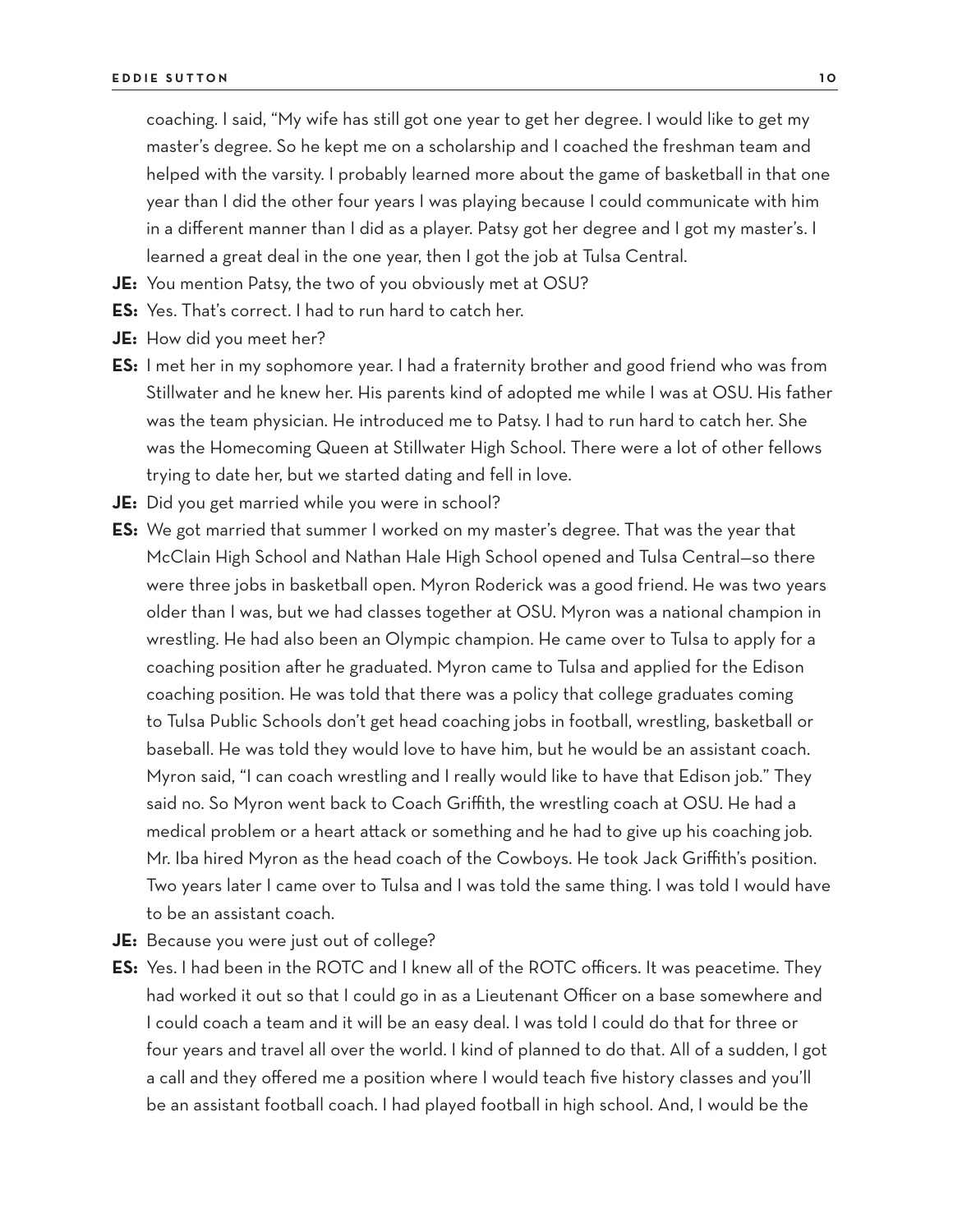basketball coach. They were willing to play me \$4,250 for nine months. I asked what school and they told me Tulsa Central. I almost fell out of my chair because I would be their head coach at 23 years old. So, I jumped for joy. Patsy got a job at Monroe Junior High teaching Home Economics and we moved to Tulsa. One funny story was that I had never played golf in my life. I didn't know anything about golf or the rules. I had never been on a golf course. When school started, Dr. Black was the principal at Central and he called me over. He said, "How would you like to make \$250 more dollars?" I said, "Golly, that means that I will make \$500 a month! What custodial duties do I have?" He said, "No, you don't have to do that. I want you to be the golf coach." I said, "I don't know anything about golf." He said, "You don't have to teach them, you just be their driver and get them from Tulsa Central to Tulsa Country Club and the two pros at the Club will teach them." What he failed to tell me was that I would have to wait five hours to take them back to school! So that's how I started playing golf because they let me start playing every day with them. I never did win a championship there in basketball, but I did win a golf championship. (Laughter)

**JE:** So in 1959 you were named head basketball coach at Tulsa Central at age 23 and also named the golf coach as well.

# **Chapter 7—1:53 Rupp & Iba**

- John Erling: Is there a story about a coaching session with Henry Iba and Adolph Rupp of Kentucky at 3 o'clock in the morning?
- **Eddie Sutton:** This is a great story. With Mr. Iba, anybody that ever played for him is one of his boys. He considered you part of his family. I think the guys he coached he probably was a little bit closer with and wanted to help them whenever he could. The Final Four was held in the Kansas City Municipal Auditorium more times than anywhere else. It's a small 10,000-seat arena. It could never happen again because the Final Four and the other championship games are played in larger arenas now. Mr. Iba invited me to go. He said, "You get up there and you look me up." I got up there and he got me and we went to some clinics. One night, we had gone to dinner and come back. He invited me to the NABC Board's room. They had a room and a big suite where the coaches would go to have bull sessions and talk afterward. So we got up there and it must have been about 2am. I will never forget Mr. Iba and Mr. Rupp, both of them had had a couple of beers. All of a sudden they had these little 7-ounce Coke bottles and they were down on the floor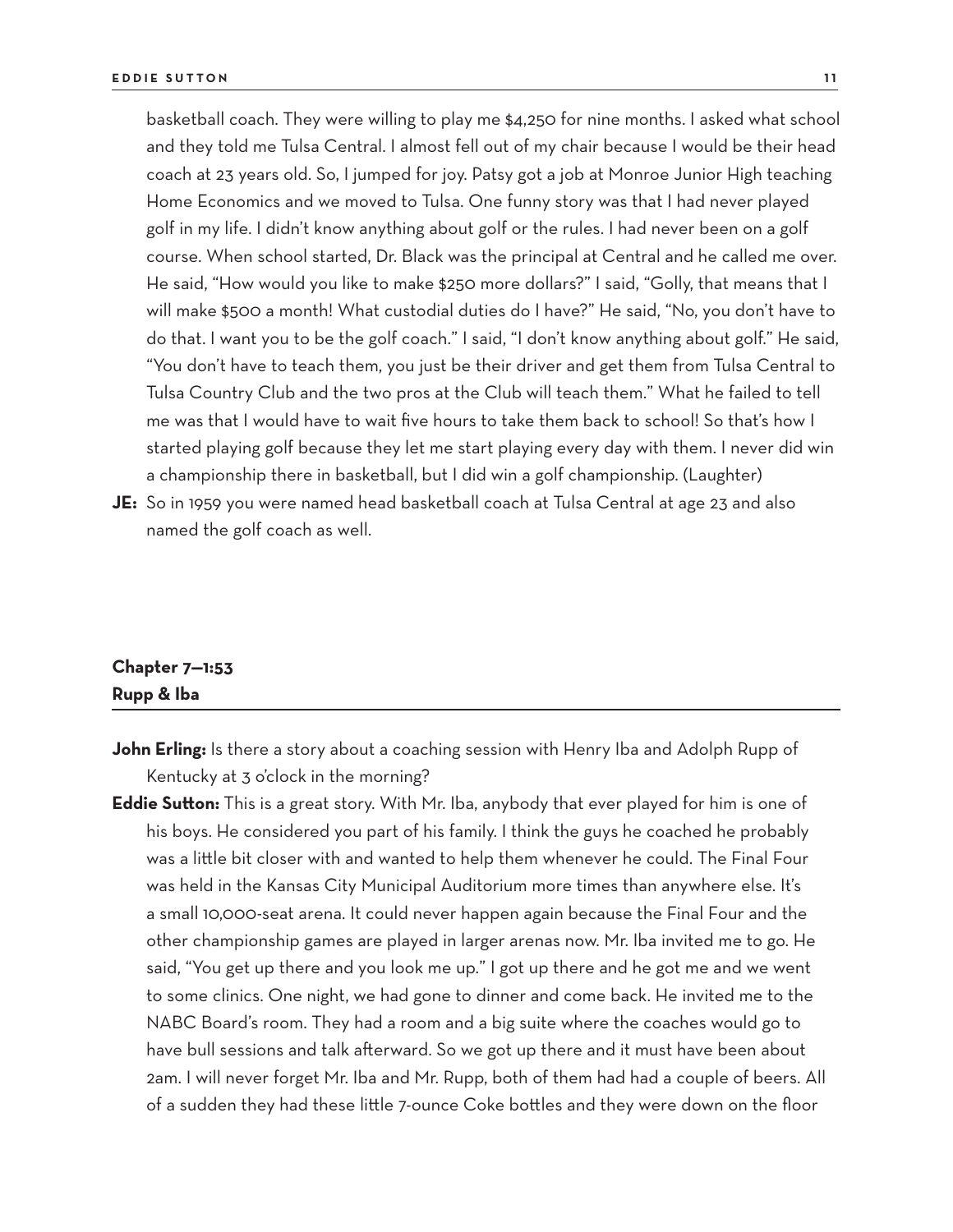on their hands and knees and they were running these plays against each other. Mr. Rupp had a really high shrill voice. I will never forget him saying in this shrill voice, "I gotcha Henry! I gotcha!" And Mr. Iba made a move and he said in his deep voice, "Dang it Adolph, you haven't got me one bit." Those are great times for a youngster. I was probably 26 years old. I still remember those two great coaches down on the floor with those Coke bottles arguing about a certain play that would work and the other saying it wouldn't work.

# **Chapter 8—1:56 Tulsa School Integration**

- **John Erling:** To be around those coaches and then have this early coaching job at Tulsa Central. You enjoyed coaching and you set out to make that your career.
- **Eddie Sutton:** I did. Even back in high school I was kind of the person that helped the coach. I always felt like that was what I wanted to do, was to be a coach. I've never looked back. I've had a great career. During the 7 years I coached high school basketball I had some chances to go to different junior colleges as an assistant coach. But Patsy and I really enjoyed Tulsa. I enjoyed coaching high school players. I felt like I could really have an effect on their lives because there were a lot of youngsters that only had single parents. That was a time too that the integration of public schools came into Tulsa. I remember when I got there in 1959, McClain opened and they changed the boundaries. All of the African-American students at that time, for the most part, all went to Booker T. Washington. When they changed the boundaries, McClain took a certain number of black students and so did Tulsa Central. That was another thing that was really interesting because I had never been around black people that much. I never had a black player on my team at Oklahoma State. We were all Caucasians when I played. So the first African-American students came and the first young black man was named Rollie McCaskill. We had a lot of black students. I think that was a time when it was interesting to see a lot of white students, who had never had any kind of a relationship with the black students, find out that we are all the same. So it was a very, very healthy time I thought for a coach to be in a position to help kids in so many different ways, so I turned down a lot of jobs.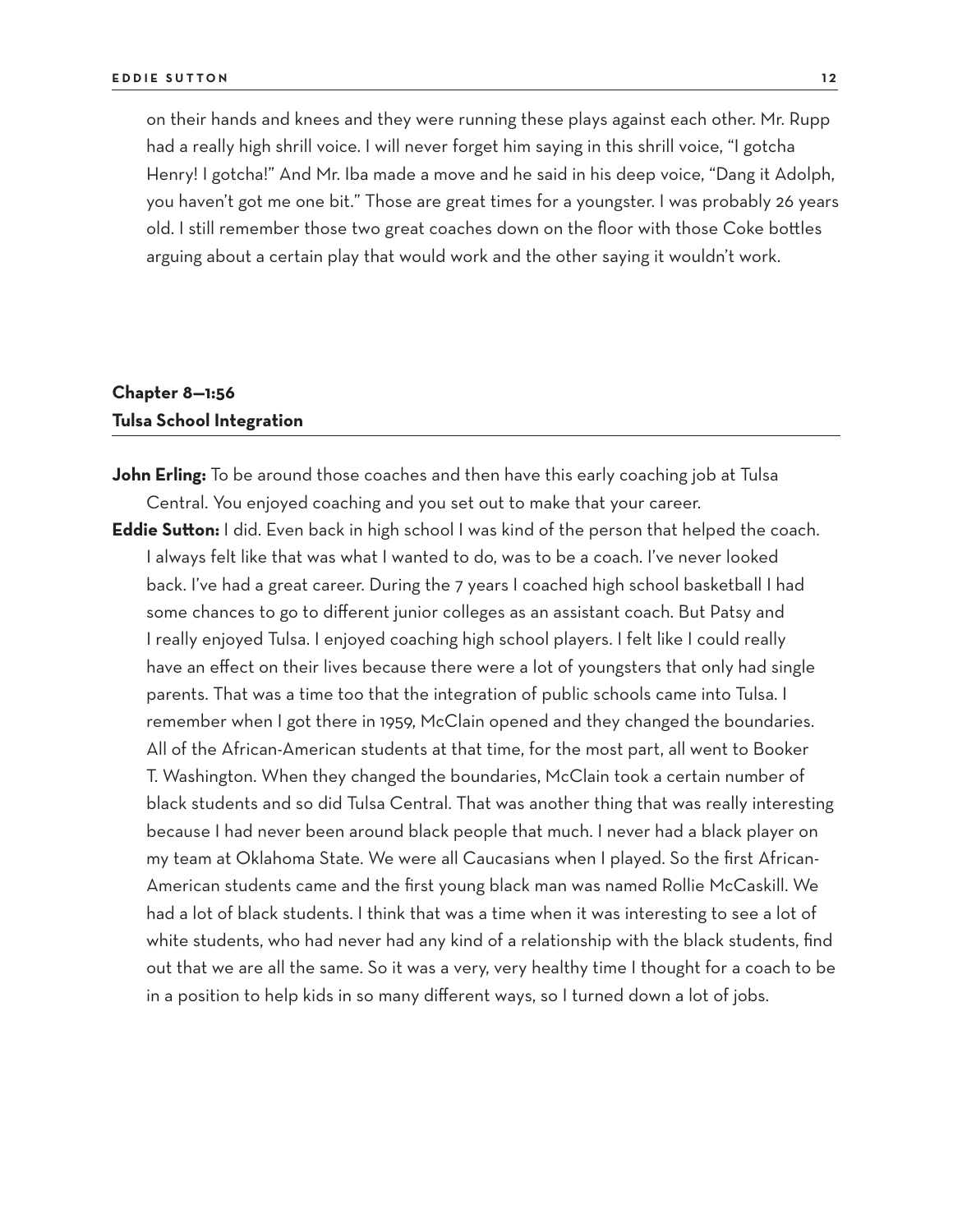# **Chapter 9—2:12 Fire & Oral Roberts**

- **John Erling:** While you were at Tulsa Central, you and Patsy drove to Stillwater for a game. While driving back to Tulsa you heard something on the radio?
- **Eddie Sutton:** We went over to Stillwater with Bill Connors the great sportswriter who worked for the *Tulsa World* and his wife Nita. We drove over in Bill's car. He dropped us off there at Tulsa Central, which is the old Tulsa Central downtown. We got in our car and we were driving. At about 21st and Peoria, we heard on the radio that Eddie Sutton, the head basketball coach at Tulsa Central's home burned to the ground tonight. We looked at each other and rushed home. The firemen were still there. We had a little, three-bedroom, brick home and it was completely destroyed. The brick was still standing, but it was quite a shock. One of the neat things…Oral Roberts tried to hire me three different times to be the head basketball coach at Oral Roberts University. He befriended me when I was a coach at Tulsa Central. Richard must have been about a seventh or eighth grader then. Mr. Roberts played golf out at Tulsa Country Club and I got to play golf with them several times. He loved basketball so he knew who I was and had followed my career. I know with Oral Roberts some people didn't like him as much as others, and so many people loved him. He was a wonderful man. The next morning at 10am, Bill Connors and a few friends of mine were at the house nosing around. Mr. Roberts drives up in his car and brings me an entire wardrobe of his clothes. He and I were the same size. He brought me sport coats, slacks, shoes, socks, suits, underwear. He brought me the whole thing and said, "I know you lost everything and I thought I could help you out a little bit."
- **JE:** Wow.
- **ES:** Then after that, like I said he tried to hire me three different times. He was a man that I always admired for a lot of the wonderful things that he did and for being able to build such a great university.

# **Chapter 10—4:31 Idaho**

**Eddie Sutton:** In 1966, one of the neatest people that I had ever met, James Taylor came into town. He called me and said, "I'm flying into Tulsa to look at the Learning Resource Center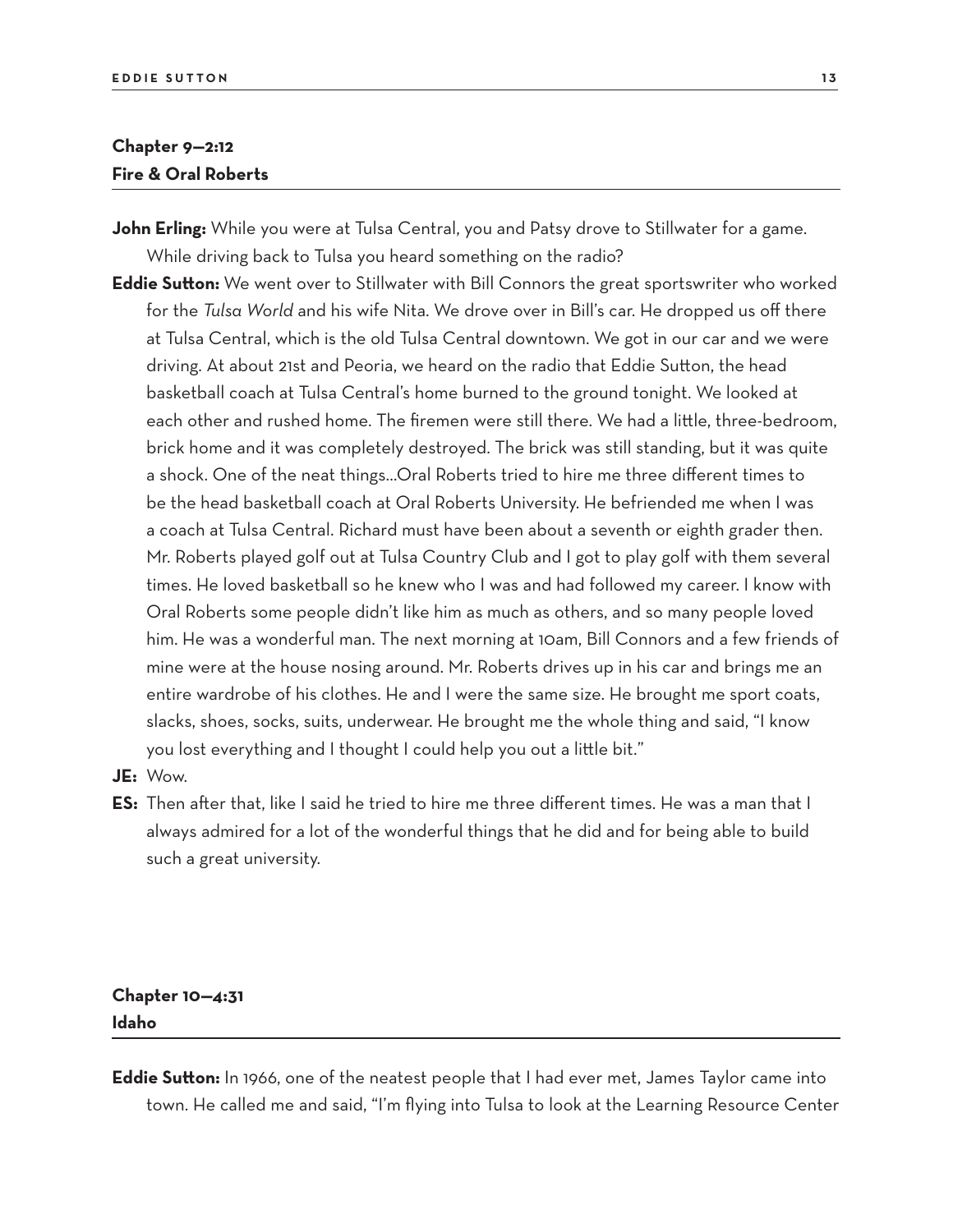at Oral Roberts University. I'm looking for a basketball coach and they tell me you coach a fair game." I said, "I am flattered that you would call me, but I'm just not interested." He said, "I don't give up that easily. I want you to meet me. I'll just take 30 minutes of your time." He was the greatest salesman I had ever met. I agreed to meet him. It ended up being a 4-hour conversation. Dr. Taylor always called me Sutton. He said, "Sutton, I know you don't make very much money." At that time I was making \$6,000 a year and I said, "You've got that right." He said, "You probably don't even have enough money you take your bride on a vacation." I said, "You're correct." He said, "I'll tell you what I'll do. I will give you some gasoline money and out you up for a couple of days. I want you to drive up there to Idaho, to God's Country to an area called Magic Valley. I want you to drive up there and take a look at what I have." I talked to Patsy and I said, "Okay." So we drove through the panhandle of Oklahoma, up into western Kansas and through Denver and across Wyoming. We drive into Pocatello, which is in the southeast corner of Idaho. We followed the Snake River all the way up to Twin Falls, Idaho, which was a town of about 20,000 people. It's about halfway between Boise and Pocatello. I asked a gas station attendant where the College of Southern Idaho was. He looked at me kind of strangely and said, "The President's office is three blocks ahead and one block to the right." So I drove up in front of the building and there was a sign for a doctor and a dentist and lawyer and College of Southern Idaho. I looked at Patsy and I said, "Isn't it strange the way the president has his office here? Why would Dr. Taylor be here? We went in and we visited Dr. Taylor for a little bit. Finally I said, "Dr. Taylor can we go look at the campus?" He said, "You know what? I forgot to tell you, we haven't built it yet." I said, "What?" He said, "No, but I've got the greatest plans in the world." He whips out these blueprints on me. The rascal convinced us to go. He said, "This will be an adventure for you." They gave me \$7,500 a year. It was an adventure because high school would be out at 3:30pm. We would start classes at 4pm until 10pm. Then we would practice from 10pm to 1:30am for three years. It was an educational experience because Dr. Taylor was so sharp. We went out and raised money. We went out and knocked on every merchant's door selling \$25 charter memberships into the Golden Eagle Booster Club. We got enough funds to go out and buy a house there in the community. That's where we would house the six players that weren't local players that we would bring in. I took two of the players from Tulsa Central and I took one from Indiana and one from New York and a couple from Utah. We had a lot of fun. When I left there after three years to go to Creighton, the campus was open. It truly is one of the great community colleges. They now have an arena up there that seats about 5,000 or 6,000 people. They have won many more games than I ever won. We won 83 and 14 and it was the worst record of any college coach that had ever been there.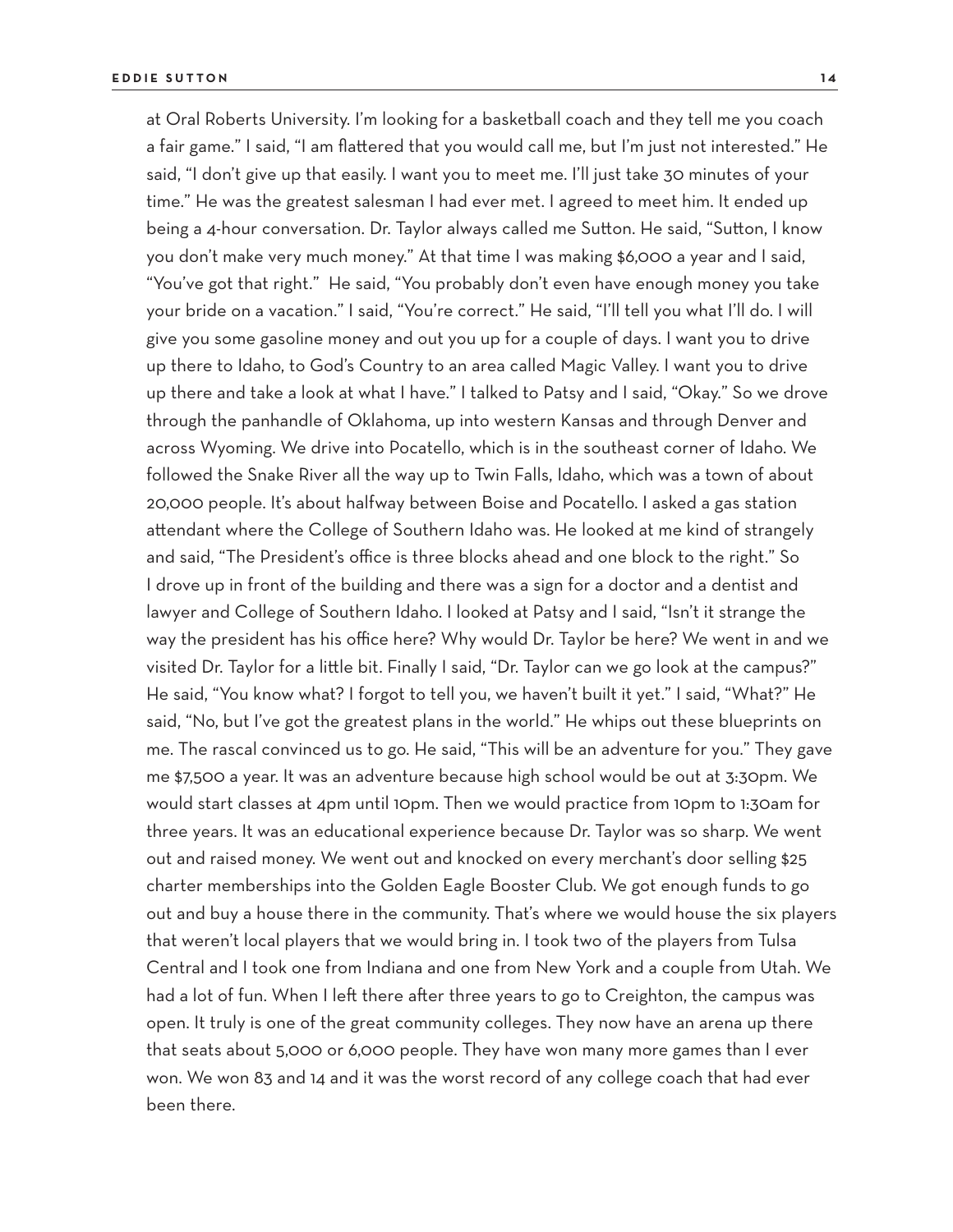- **John Erling:** This was in Twin Falls, Idaho. Four black people were living in the town at the time. You brought in some black players and The John Birch Society thought it was a conspiracy to integrate Twin Falls?
- **ES:** It was a wonderful experience. Again, it was 1966. There were students in high school that had never been face-to-face with an African-American before. There were four black adults living in Twin Falls. The four young men that we brought in were wonderful human beings. It was a wonderful opening of eyes in all of those kids. All they had ever seen on television were the riots at Watts in Los Angeles and in Detroit. So they were able to get a true impression of black people and realize that they are no different than white people.
- **JE:** Right.
- **ES:** So that was a great time for me.

# **Chapter 11—5:50 Creighton—Omaha**

- **John Erling:** In 1969 you went to Creighton University in Omaha, Nebraska. How did that come about?
- **Eddie Sutton:** There was a doctor in Twin Falls who had graduated from Crieghton. He called the president of the university and a couple of other professors and told them they ought to take a look at me. They invited me to visit and they ended up giving me the job. It was a Catholic institution. The Jesuit priests ran the university. I was named the basketball coach and the athletic director. They didn't play football there, but they had all of other sports. It was a wonderful experience because I had never really been around Catholic people that much. In my little town of Bucklin there were two or three Catholics, but no priests and no Catholic Church.
- **JE:** Is your family of any particular faith?
- **ES:** Yes, we went to the Christian Church. My mother was raised in the Church of Christ. When I was growing up we went to an independent Christian Church there. My mother and dad were both good Christians. I had more fun with the Jesuits. I thought they were wonderful guys. One of the things that happened soon after I got there was the president of the university died. I had always hated going to funerals. It was always demoralizing to me. When this Catholic priest did the service for this man that died, it was a celebration. The priest changed his black robes to white robes. It was a celebration. I visited with him and he said, "If you really believe in Christianity, you know he's in a much better place." He had been ill. It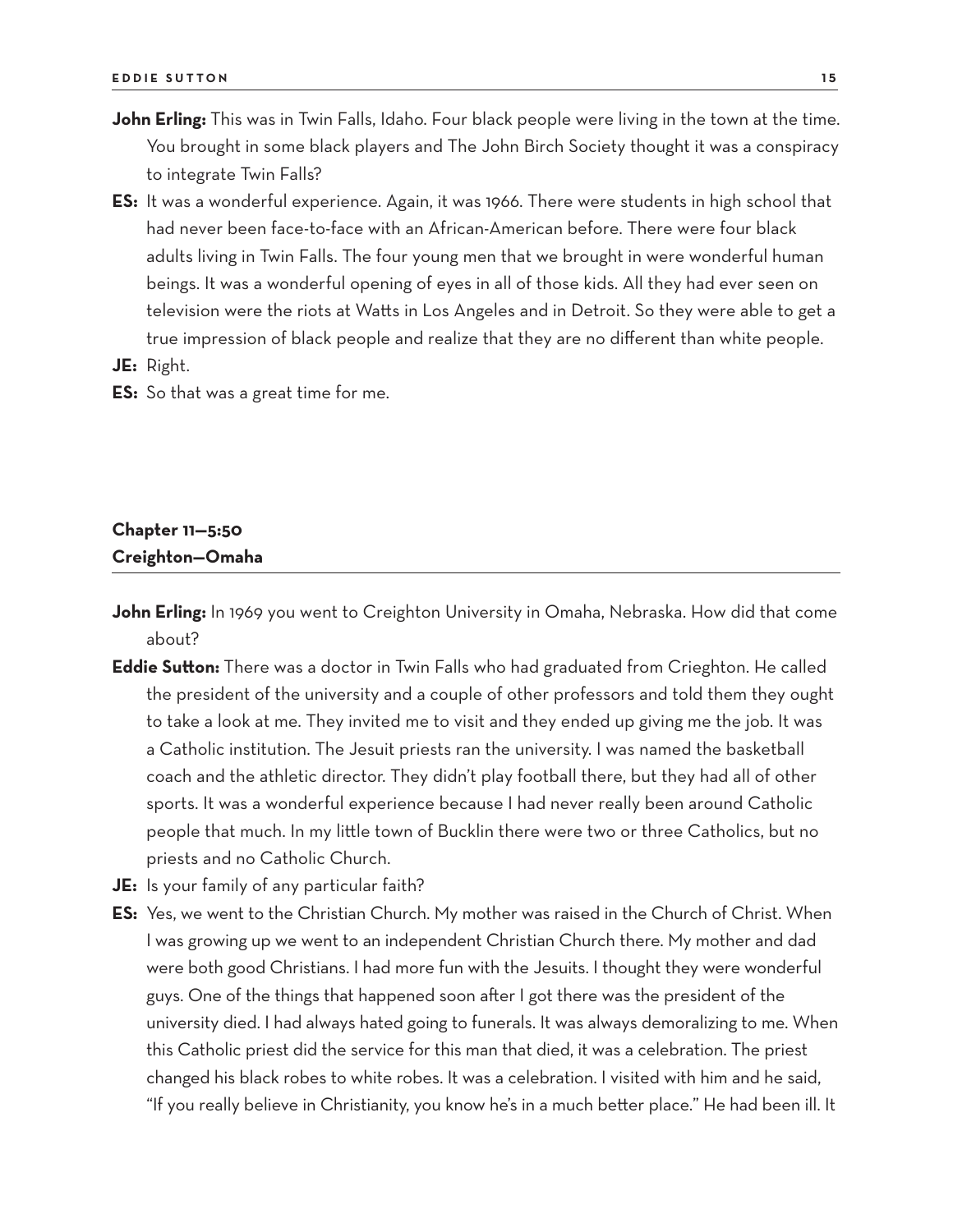really changed my whole outlook on funerals. Creighton was a wonderful small school with great support from the people there. I got to know Bob DeVaney and Tom Osborne well because they would have golf outings to the country clubs in Omaha. They always invited me. That was a time when the Cornhuskers were really rolling and they really had great ball clubs. That was another plus. Also, I played baseball. I had a chance coming out of high school to sign a baseball contract, but I would have ended up in a Class-D League, so I made the wise decision to go to college. I've always liked baseball. As the athletic director for Creighton, I was also the tournament director for the College World Series. So for five years I was the tournament director and I saw every inning of every game of the College World Series. There were three of us that made up the Games Committee that runs the World Series. The other two were baseball coaches, one from Washington State and one from BYU. I had a great time there and that was just a plus. I was involved in the basketball part of it and I got to be close to college baseball. I hired Larry Cochell who was at Emporia State Teachers College. Creighton, since they were hosting the College World Series, wanted to improve their baseball program. Bob Gibson, the great baseball player for the Cardinals, had been a baseball and basketball player at Creighton before I got there. The school decided that they wanted to elevate baseball to the same level as basketball. I hired Larry Cochell, who later became the coach at ORU, and OU and a couple of schools out in California. He became a great are inbaseball coach. He helped elevate the program.

**JE:** While at Creighton, in March 1974, you coached them to the Sweet 16.

- **ES:** I really had an outstanding ball club. We had been building it up because we had been recruiting a bunch of young players as freshmen and they had been starting almost every year. It was an outstanding basketball team. Creighton was an independent at that time. Now they are in the Missouri Valley Conference. The regional tournament was held in Tulsa at ORU. The University of Louisville was there. We were there as an independent. The University of Kansas was there with Ted Owens as head coach—they had won the Big 8. Oral Roberts played as well. It was probably the best team Oral Roberts had ever had. Ken Trickey was head coach of the ORU ball club. We played Kansas the first night. They beat us by two points. ORU beat Louisville. Back then they still played third-place games. So we played Louisville for third place and won. I thought Oral Roberts had the best team in the country. They had an outstanding ball club. They probably would have beat Kansas three out of four times, but they didn't that night. Kansas ended up beating them by a couple or three points and Kansas went to the Final Four that season.
- **JE:** Is it true that while at Creighton in 1973, you interviewed for the OSU basketball coaching job?
- **ES:** I did interview for it and I would have taken it had they offered me the job. But they hired someone else, a guy by the name of Guy Strong. He was from Kentucky.
- **JE**: A lot of people might not know that you tried for that job in 1973.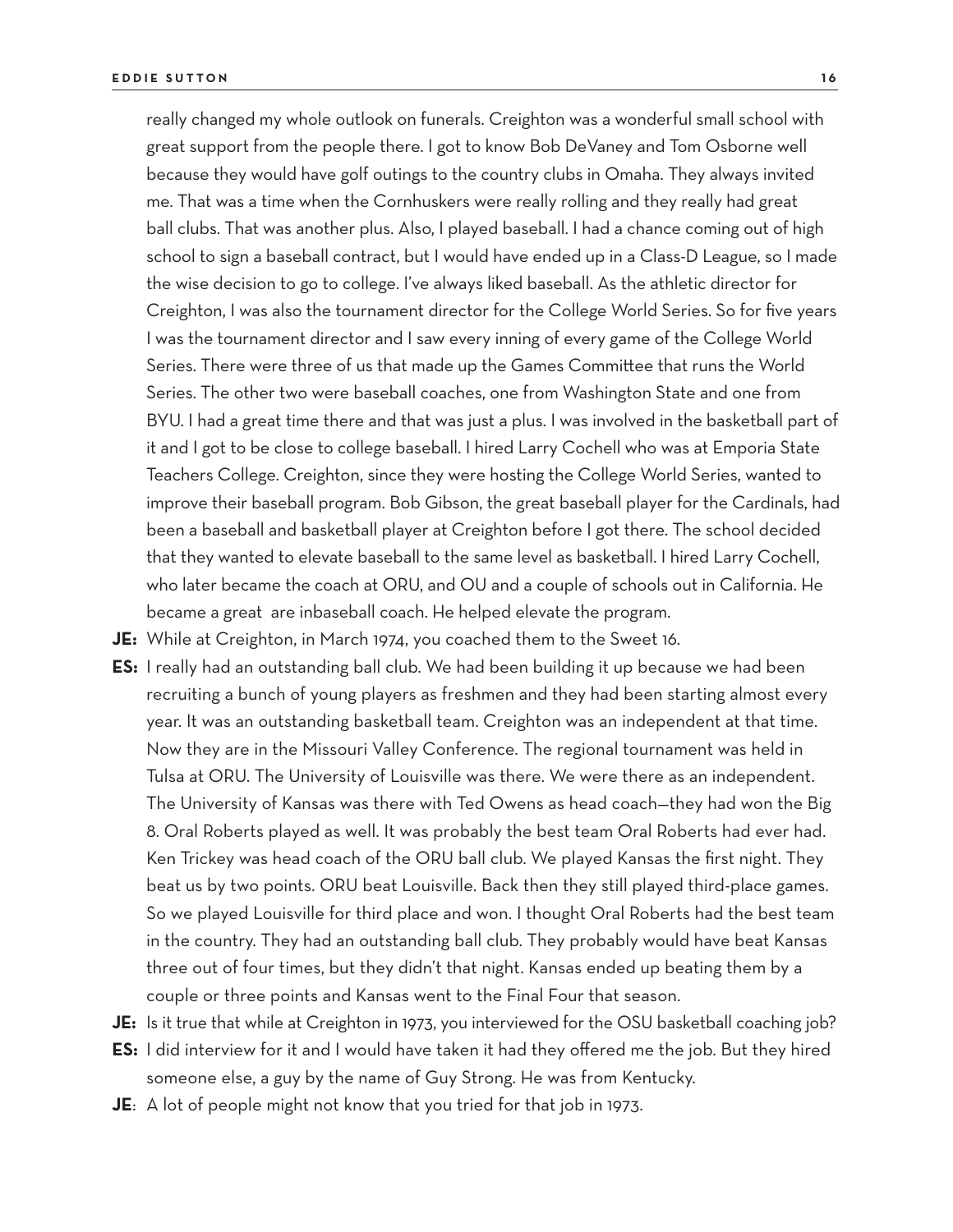**ES:** No, I don't think very many people know that.

#### **Chapter 12—9:45 Arkansas**

- **John Erling:** You're tenure through 1974 was at Creighton and then you were named coach at Arkansas.
- **Eddie Sutton:** It was a strange deal, too. Bill Connors was a dear friend. He was also a good friend of Frank Broyles. He tried to tell Frank that he ought to hire me. Well, Mr. Roberts was trying to hire me. At Duke, I was one of three people that they interviewed. Carl James was the athletic director at Duke. He later became the Commissioner of the Big 8 conference in later years. Carl James came out to watch our team play Kansas in the NCAA tournament. There were three of us that went back to be interviewed. Bob Boyd was at Southern California—he interviewed first. Patsy and I went back there and Frank by that point was really after me. He was calling me every day. I told him that I was committed to visiting Duke. The other person being interviewed was coaching at Utah and was playing in NIT tournament, so he wasn't going to be able to be interviewed for like a week after I was there. Patsy and I went back there and were interviewed. Duke has changed their academic standards for athletics. It's a little bit different now than it was then. I called them wildcards. They didn't get any break on academics. Basketball players had to have the same grades that incoming freshman as regular students had. That's quite high. I asked, "How do you compete with state schools like Maryland and Clemson and schools like that? Their academic standards are not as high and they are recruiting the same players." He said, "Well, you just have to be selective." I said that concerns me a little bit. Anyway, Frank was after me. Finally, we came back and visited Fayetteville again. He convinced me to be the coach. He was very persuasive. One of the neat things that I always thought about Arkansas, they had had some success there, but they had really fallen on hard times because they had only won 33 games in the four previous years before I got there. Bob Knight and Dean Smith and I were all on the basketball board together. They were telling me not to go to Arkansas. They felt it was a losing place. They told me I couldn't win there. They told me to go back to Creighton for another year and then I would get a job in the NCC or the Big Ten and that they would help me. I made the decision to go to Arkansas. They thought I had lost my mind when I took the job. The other thing that I thought was about my great-grandfather. I have these wonderful letters he wrote. He was a Colonel in the Union forces and he was stationed in Fayetteville, Arkansas during the Civil War. They lived up in the central part of Arkansas. He wrote these wonderful letters to my great-grandmother. He told her about the horrors of war. There were some small battles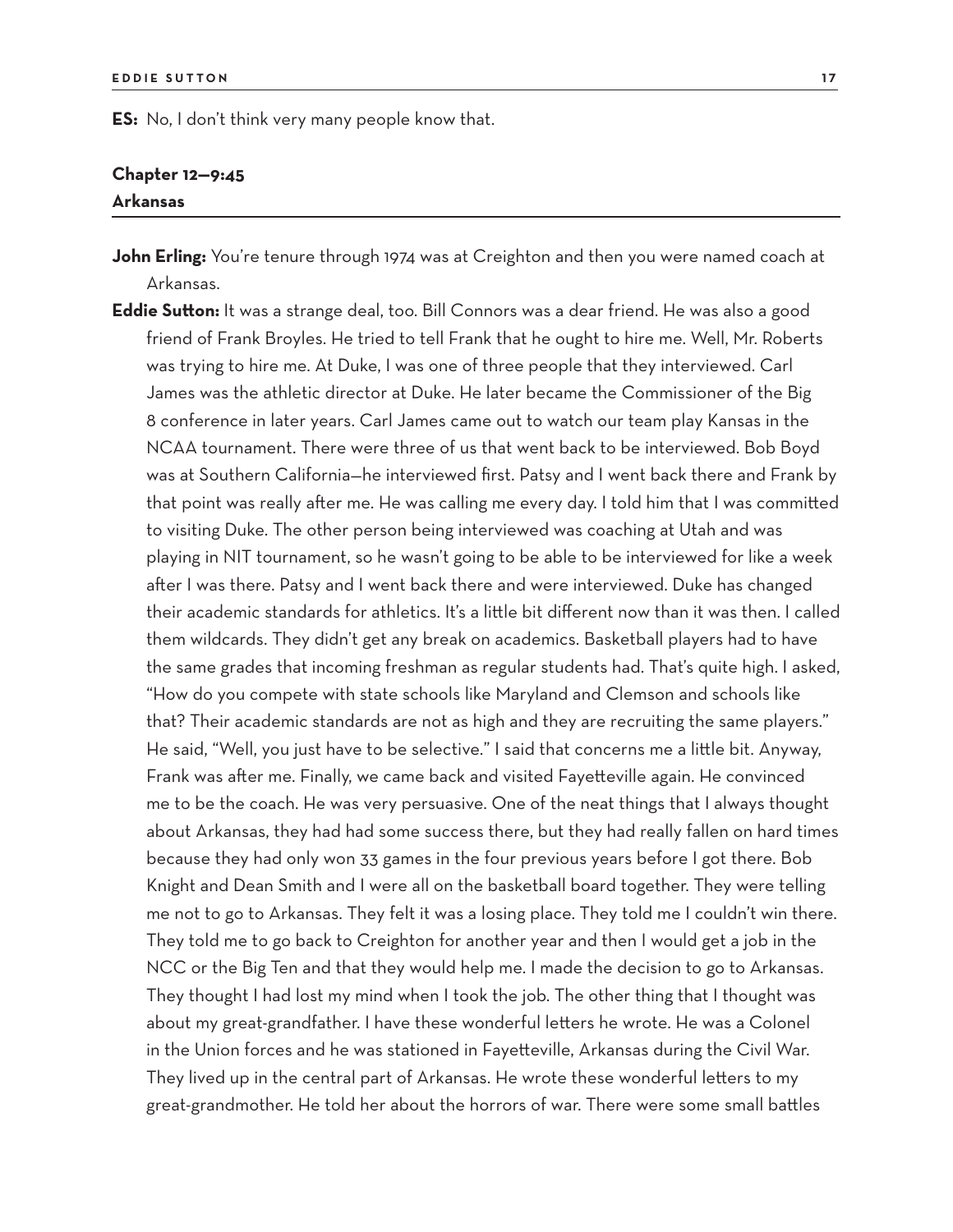fought there in the northwest corner of Arkansas, The Battle of Pea Ridge. So I thought it was my calling. So I got to Arkansas and after getting there in the early days and looking at the facilities I thought gosh, maybe I've made a mistake. But what a great time we had in building program.

- **JE:** You were there from 1974 to 1985. You rejuvenated their basketball program. Before you came to their campus all the talk in Arkansas was about football. Then you broke into the Top 10 for the first time?
- **ES:** Right. We had two great assistant coaches. Gene Keady I hired from Hutchinson Junior College. He was with me for four years. He later became a great coach at Purdue. Pat Foster was another one. Then we were able to get some wonderful players. We hit pay dirt only got Sidney Moncrief, Marvin Delph and Ron Brewer who Al McGuire called "The Triplets". We went to the Final 4 in 1978 with that ballclub. We were off and running when we had them. Out of the 11 years I was there, I think we're in the NCAA 8 or 9 years.
- **JE:** In 1977, I think you owned the nation's longest winning streak with 18 consecutive wins? For the season in 1977 year record was 25-1.
- **ES:** It had to be 25-2 because we got beat in the NCAA Tournament.
- **JE:** Okay.
- **ES:** I don't remember who beat us during the regular season, but we lost to Wake Forest in the NCAA Tournament down in Norman. I think 25-2 was our record. The next year we went 32-4, when we went to the Final Four in 1978. We had that whole team back that next year. We should have gone a long ways in 1977. We had Wake Forest down by about 17 I think and then we got into foul trouble. Two of our guys fouled out and they ended up beating us by one or two points. But I think the biggest thing was we knew how good we were the following year and we went to the Final 4.
- **JE:** I would like to point out that in 1977 you are named the Coach of the Year there at Arkansas.
- **ES:** Yes, and the next year I was National Coach of the year.
- **JE:** In 1979 Arkansas was in the Elite 8. It was Arkansas against Indiana State, and yes, a name everybody knows.
- **ES:** Larry Bird was a great player and certainly one of the great players of that time and all of college basketball and a great pro player. In 1979, we had lost two of The Triplets, Delph and Brewer, but we still had Sidney Moncrief. We had an outstanding freshman year. Somehow we ended up getting back to the Elite 8 game in Cincinnati. The winner of the game between the Razorbacks and Indiana State would go to the Final 4 in Salt Lake City. It was one of the great games I have ever coached in. Both teams played flawless basketball. It was a wonderful game. Both teams played with great competitive spirit. You had Moncrief and Bird, two first team all-Americans going head-to-head. It came down to where we had the ball with 30 seconds left to go and the game was tied. U.S. Reed was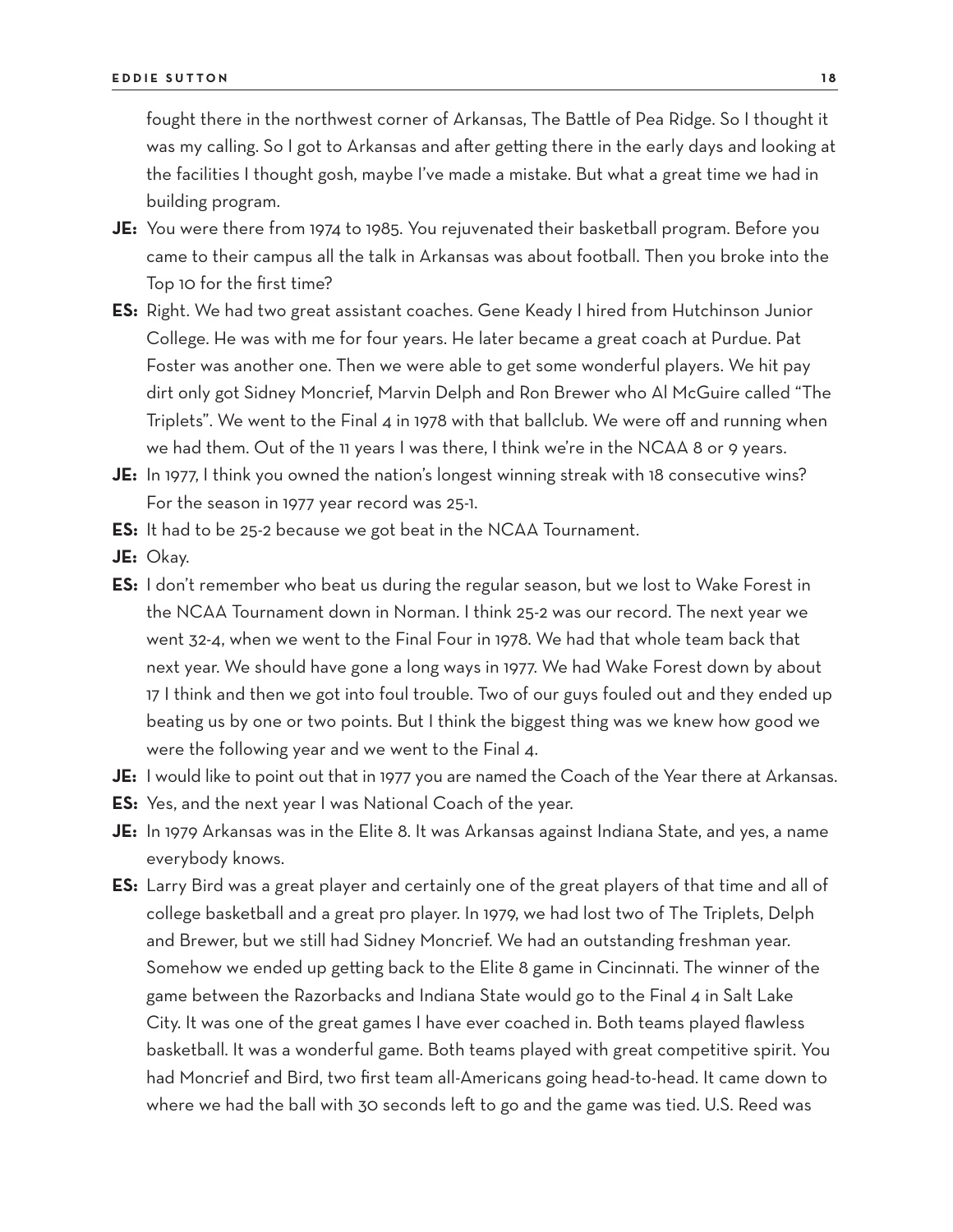a freshman. He later became an outstanding player for us at Arkansas. He got tripped in the midcourt area. It should have been a foul, but they didn't call anything. He went to his knees and then he got back on his feet and they called walking, which was a proper call if you go to the floor you get back up with the ball in your hands. Now they have the ball with about 20 seconds left to go. Everybody knew they were going to get the ball to Bird and isolate the area. Moncrief covered him and just had him where he drove the ball to the elbow of the lane. He couldn't get his shot off. Moncrief just had him blanketed. He threw the ball across the lane to one of his players. Scott Hastings covered him and the guy went up for his shot and he was right handed and he couldn't get the shot off. He transferred the ball to his left hand in midair and just threw it. The ball went up and hit the rim and bounced about two or three times and dropped in as the buzzer went off and we got beat by two points. I don't know whether we could have beaten Michigan State in the national championship game, but we would have fared better than Indiana State because we had a lot more quickness. That was the thing that eventually beat Indiana State against Michigan State because Michigan State was so much quicker. Michigan State was the best team. Had we got to the finals, we would've won in the series. But in basketball, where it's one game and one shot, anything can happen. So, it was a disappointment, but it was also a game where I walked out of that arena and told the team, "Guys, all a coach can ever ask of you is to give your very best." That's all I ever ask of my assistant coaches. We prepared as well as you could ever prepare for a ballclub. We went out there and played almost a flawless game. We turned the ball over three times. We shot over 50% from the field. We shot 70% at the free-throw line. It was just an outstanding game and we played great defense, yet it wasn't meant to be. They hit a fluky shot and won the game. I told them, "When you know deep in your heart you giving your best, whether it's in basketball or you're getting ready for a test or whatever it might be, if you know you've done your best then you can accept that. It's when you don't give your best and that happens that you live with a life of regrets."

- **JE:** You had some fun down in Austin, Texas and the Field House known as The Drum. One game as I understand it was memorable after the Big 12 was formed. You walked out on the floor and did something right there in the middle of the floor and you won over the Texas fans.
- **ES:** I always had great respect for the University of Texas. Of course, Texas was always the biggest rivalry for the Razorbacks when you're in the Southwest Conference. Arkansas was the only team outside the state of Texas to be in the old Southwest Conference. So I always had great respect for them. It was always a big game for us. One time I gave them the hook 'em horns sign. I think for the most part most of their fans always respected the Razorbacks and certainly respected the Cowboys when I got to OSU.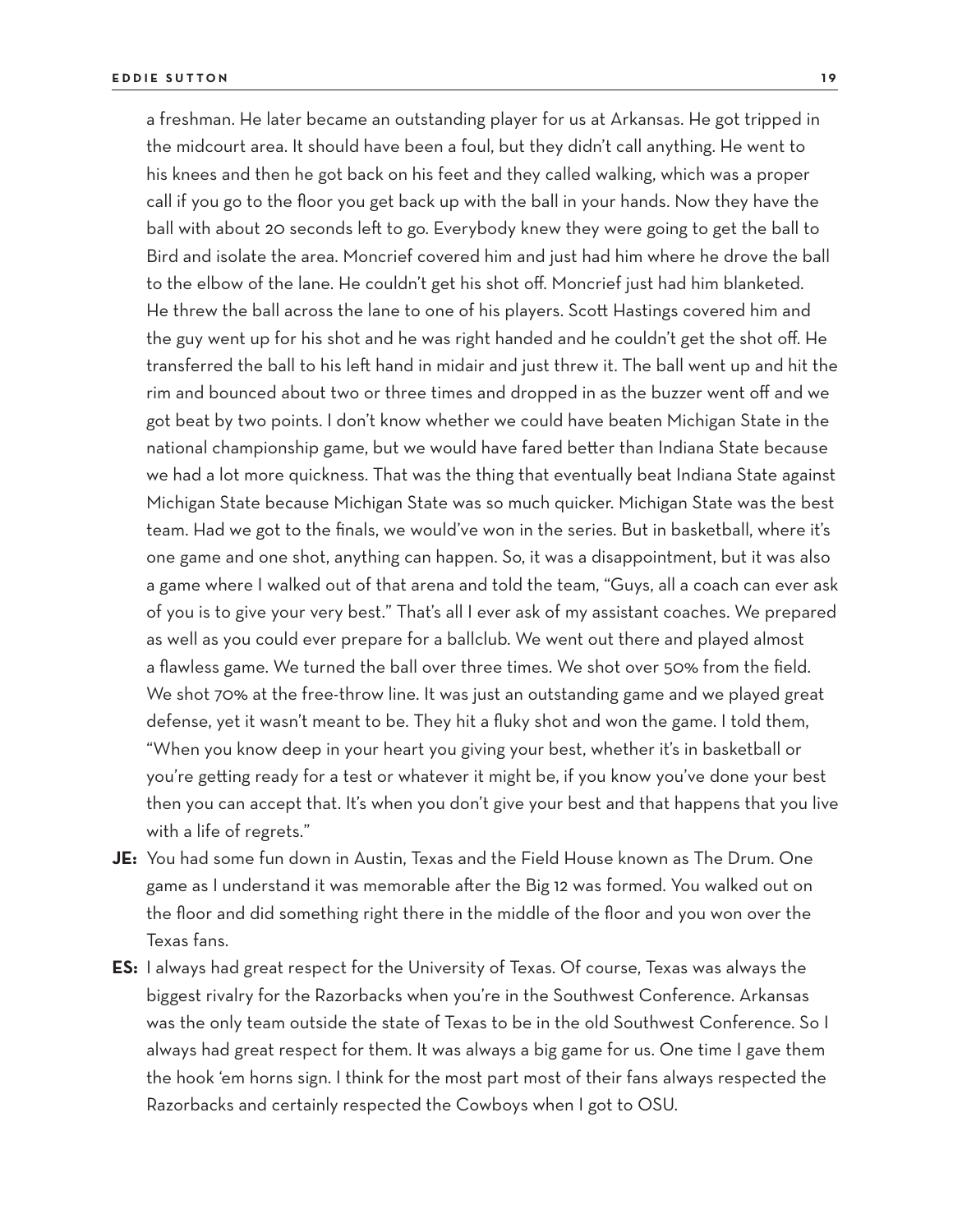**JE:** You won your 700th game in The Drum?

- **ES:** I did. I had a great ball club. That was the game where the players carried me off the floor. I heard a few boos, but I think most of the people from Texas always had respect for Oklahoma State.
- **JE:** When you were at Arkansas for 11 years your record was 260 wins and 75 losses.
- **ES:** That sounds right.
- **JE:** It included five Southwest Conference Championships, nine NCAA Tournament appearances and a Final Four appearance in 1978.
- **ES:** Yes, we had a great run there in Arkansas.

# **Chapter 13—3:27 President Bill Clinton**

**Eddie Sutton:** I also have some wonderful memories in other areas. I got to know a dear friend in Bill Clinton. He was teaching in the law school when I got there. I got to know him and got him interested in basketball. My wife Patsy was very active what in his campaign for governor. She ran his campaign a couple of the times that he ran, so we were good friends. Of course, when he ran for the presidency, the night of the first election, I'll never forget this—he asked Patsy and I to come down to Little Rock. So we went down there. His mother was there and some of his other friends. Finally, he came over to me and gave me a big hug. I said, "Congratulations Bill." I still call him Bill today, but at that time I said, "I guess I'll have to call you Mr. President." He smiled and I said, "I want you to always remember this as long as you live. There was a time when I was more famous than you." (Laughter) That's true because when I went there in 1974 and he was in law school, nobody knew Bill Clinton. (Laughter)

**John Erling:** Did you ever stay in the White House when he was there?

- **ES:** Patsy and I stayed there four times. What a wonderful experience. In fact, our boys got to stay there one time. It's too bad every American can't have that experience of going to the White House. It's such a marvelous place with so much history. You could spend days and days in there. That's what I tried to do is just absorb everything I possibly could.
- **JE:** Did you stay in the Lincoln bedroom?
- **ES:** We stayed in the Lincoln bedroom one time, yes.
- **JE:** What was that like?
- **ES:** I was looking for the ghost but I never did see him. (Laughter) it was just an unbelievable experience. One funny thing happened. We went to play golf one time when I was up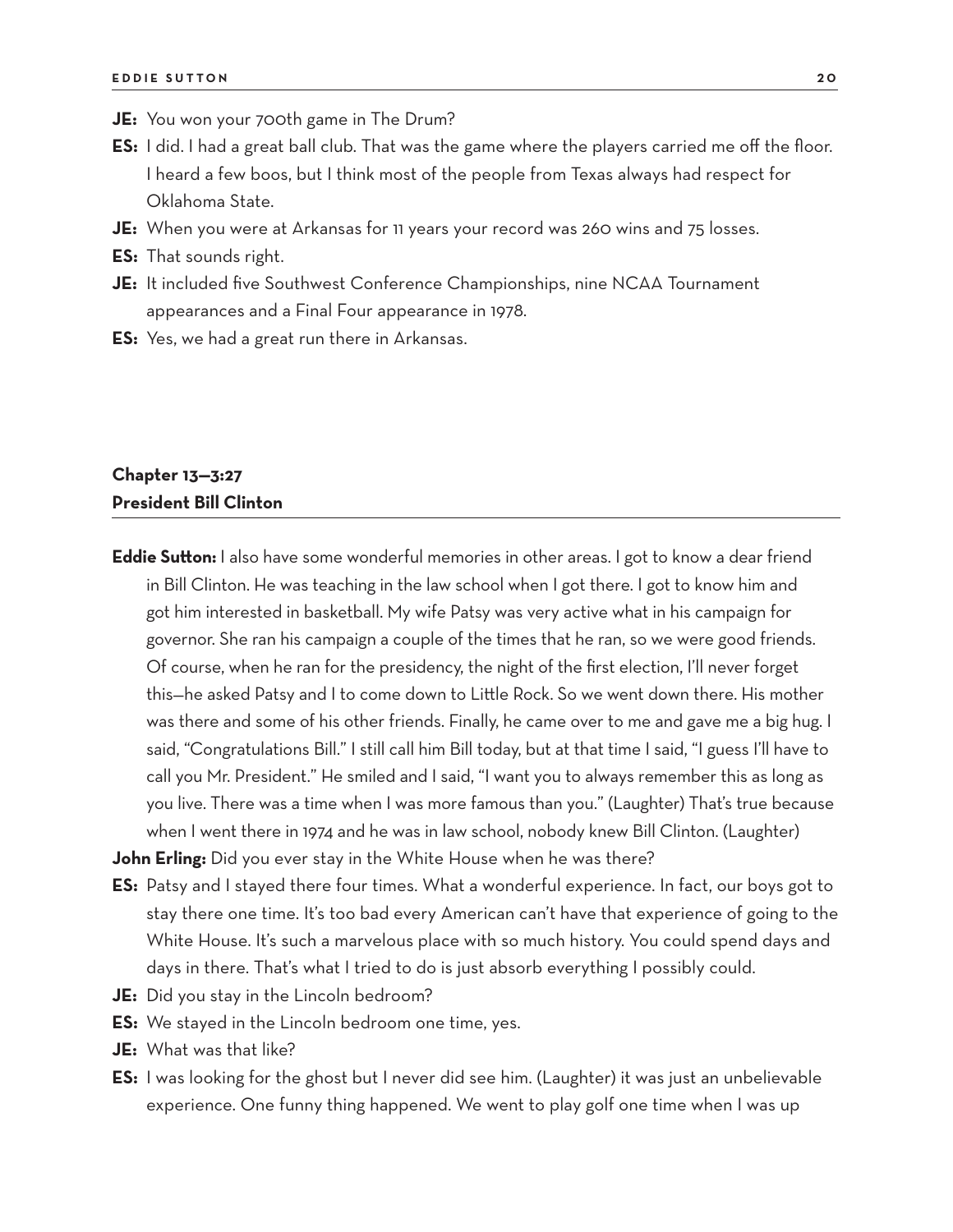there. It was Hillary's brother, the president and myself. There were 16 Secret Service men that went out with us. They had already cleared the golf course. But anyway, there were four Secret Service guys with this at the tee box and they just followed us all the way to the green. There were four ahead of us, two on each side. Then there were four in the trees up on each side. There were 16 of these guys total. The ones up in the trees had binoculars. There was about a 6-inch rough. About the third or fourth hole, the president hooks one over in the rough. These guys, man, all 16 of them came hustling down to look for the golf ball. The same thing happened to me about three holes later and not one of them came over. (Laughter) I said, "Boy, you're hospitality stinks!"

- **JE:** Did you—especially your first time in the White House, when you were lying in bed, did you think, wow, here I am this kid from a farm in Kansas sleeping in the White House?
- **ES:** Yes, that's probably about what I was thinking. I couldn't believe I was there. Of course, you just have the run of the White House when you are there. I told Patsy, "This is really something." Patsy's parents were wonderful people, but they were of meager means. Like I told you earlier, with my parents we didn't even have a car when I was growing up, we had a pickup. I always hoped I would get a scholarship so I could go to college, which I did. But then to get to that point (referring to White House) you stop and think this is unbelievable. It's like a fairytale.

#### **Chapter 14—7:15 Kentucky**

- **John Erling:** When you were coaching in Arkansas, what would you say was the most memorable game?
- **Eddie Sutton:** Well, there were so many wonderful memories. I think taking the team in 1978 to the Final Four, boy they were as good as Kentucky, the team that beat us and won the national championship that year. That was a big thrill. One of the biggest thrills in going to the Final 4 was the day before the first game. It was played in The Checkerdome in St. Louis. We went out the day before the game, on a Friday. There were about 10,000 people who just came out to watch the teams practice. You thought, what is going on here? It was just like Oklahoma State in 1995 when we had Big Country and we went out there. There were about 20,000 for that. That was the day that Big Country broke the backboard. I would say playing in that Final 4 was the biggest thrill as far as games are concerned.
- **JE:** You left Arkansas for Kentucky in 1985?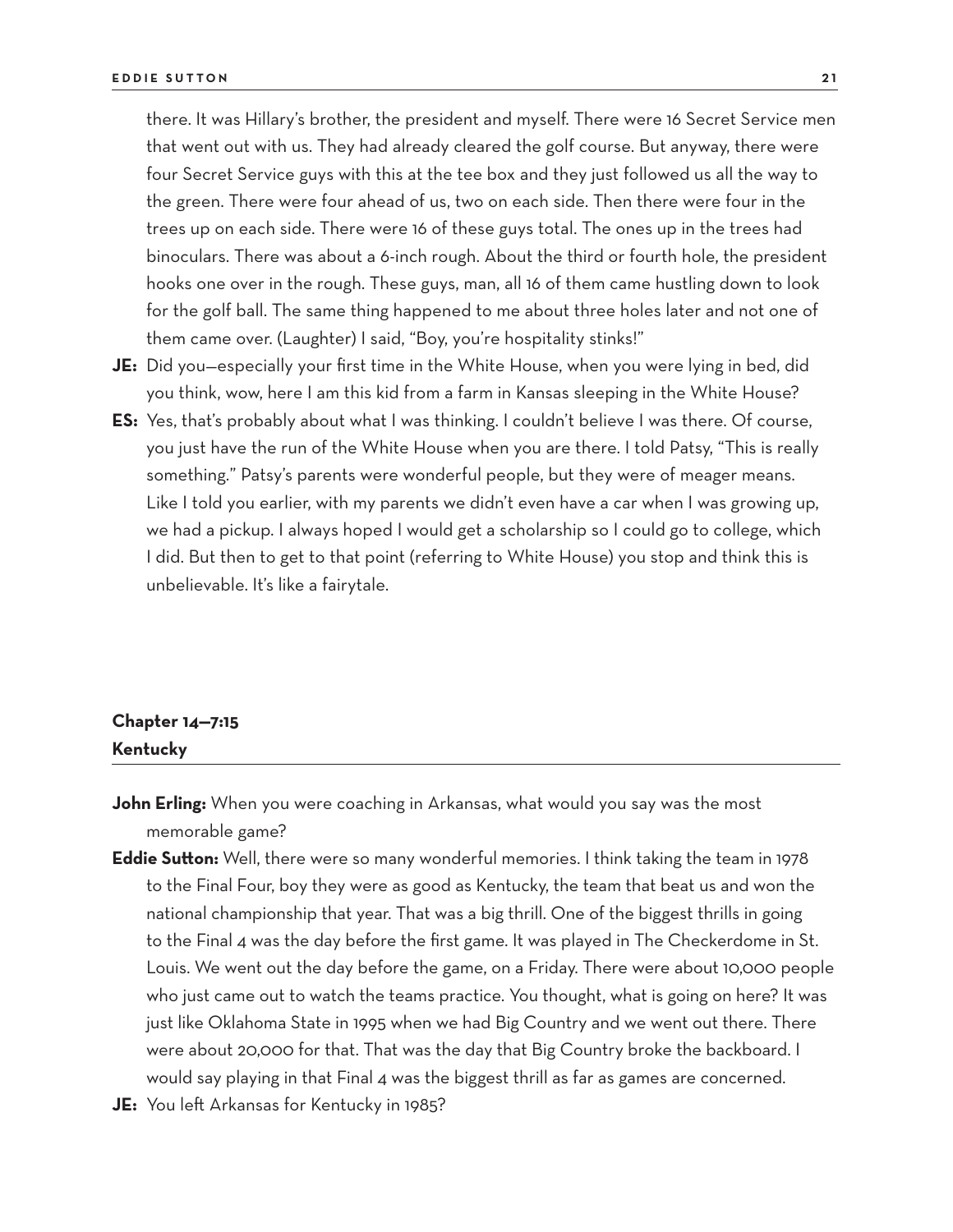**ES:** Correct.

- **JE:** You that you would crawl to Lexington, Kentucky for the job?
- **ES:** All of my life I've made some dumb comments—but that was the worst. Frank Broyles, who was the athletic director, he and I had a few problems. But Frank had had some problems with other coaches like Lou Holtz. Frank is a wonderful guy and did a marvelous job, but there are some times that egos clash. Kentucky, when the head-coaching position opened, I mean, there's not a coach in America that doesn't think from the outside looking in that Kentucky's one of the top 3 or 4 best jobs. So when I made that comment, it wasn't about the fans—because Arkansas fans are the very best. There's none better than those people. They've been very loyal and certainly been very good to me. When I made that comment, it was directed at Frank. Well, it was certainly misinterpreted by a lot of people in Arkansas—believe me. I have lived that down because every chance I ever had I tried to correct that, but that was really a very, very uncalled for remark.
- **JE:** Then your first game as the University of Kentucky coach, the Cats beat Northwestern State 77-58 and you were off and running.
- **ES:** Knowing everything I know, I probably never would have left Arkansas, because the two places I thought I would always end my coaching career were Arkansas, or if Oklahoma State ever offered me another opportunity to come back I might go back there. I want to clear that up, though. Frank and I became great friends after that. We made up, but I made that decision to go to Kentucky for a lot of reasons. It is one of the great coaching schools. It is one of the best places a coach could ever coach. But there are some things that aren't as pleasant as you would like. For instance, if you go out to eat, there's never any time that you can just go and be with your family and have dinner. You are always going to be bombarded with numerous people wanting autographs and things like that.
- **JE:** So that was different from Arkansas?
- **ES:** Well, I still had to sign a lot of autographs, but I think the people in Arkansas were courteous enough that they would leave you alone until you got through eating. But boy, in Kentucky, those people…Basketball in Kentucky is almost like a religion. There are people there that when the Cats lose, they go into days of mourning. It's that big a deal for a lot of people, not all of them. Ninety-five percent of the people are no different than basketball fans all across the country. But there are a percentage of people in Kentucky that take it too seriously. Anyway, for a long time it was okay.
- **JE:** When you first got there, the is newspaper wrote, "Kentuckians like their coaches hair like they like their Bourbon, straight." They wondered why it took you so long to move your family from Arkansas. You signed a \$125,000 deal with Nike shoes, which ended a long association with Converse. You announced a policy of not speaking to service clubs and businessmen didn't like that. You talked to the New Jersey nets, which angered the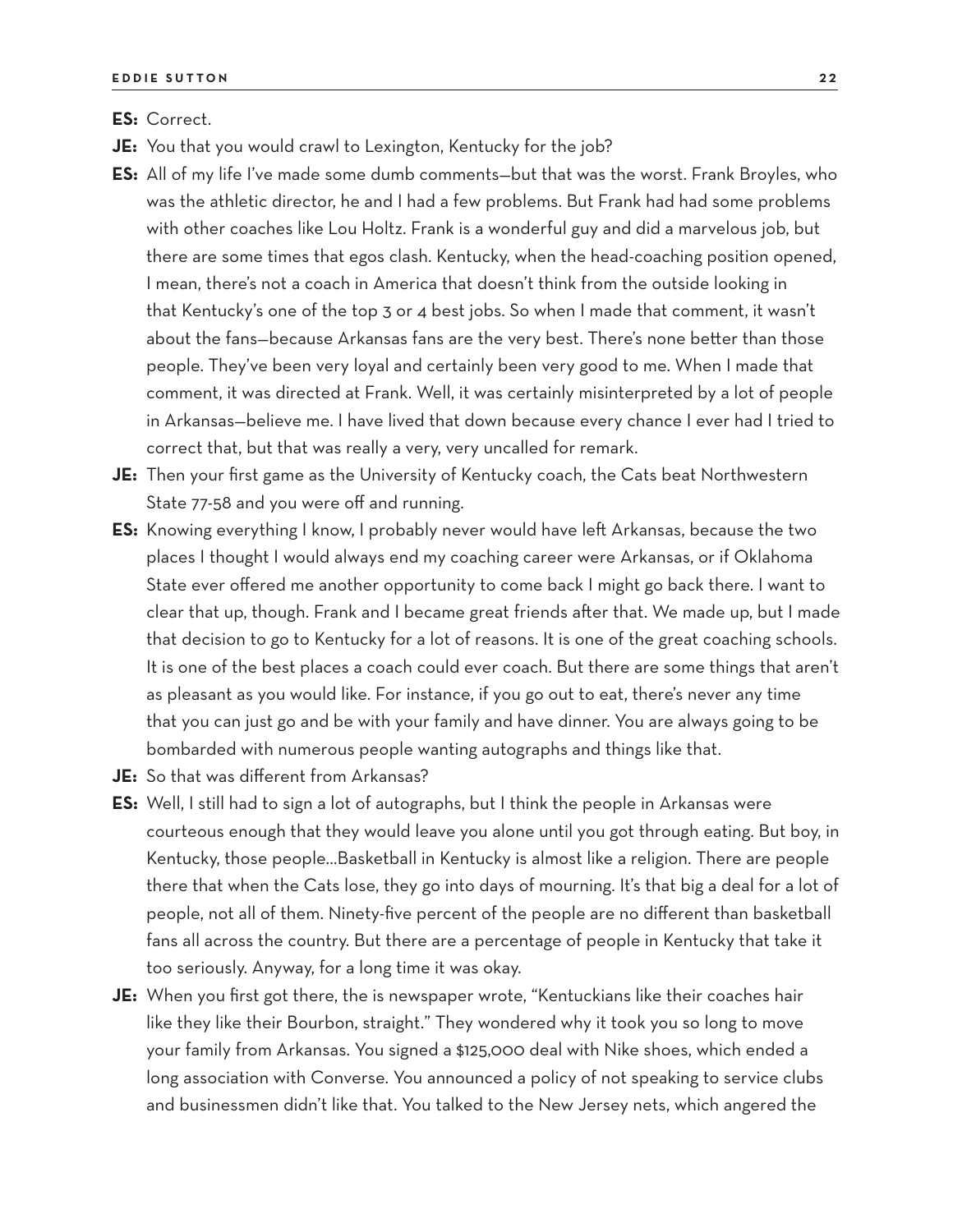Kentucky fans. So, this was some kind of chaos you were in.

- **ES:** Well, first of all, it wasn't the first time that I decided not to speak to service clubs. Frank had told me in Arkansas after I had been all over this state. He said, "Let me tell you why I have a policy. I don't speak at service clubs because if I speak at a Rotary Club meeting and I turn down a Kiwanis Club meeting, they are mad. If you turn them all down—that's your policy." I finally did that. When I got to Kentucky, that's what I said. That made a lot of them mad. But I don't remember talking to the New Jersey Nets. If I did, it wasn't about a job. I don't know how that got in the newspaper. At one time I had permed my hair. That's what they are talking about when they referred to straight hair. They wanted me to get straight hair, which I did. (Laughter) Not because of them though, but because my family said, "Let's go back to the way your hair used to be."
- **JE:** You coached The Wildcats for four years, led them to the Elite 8 in the 1986 NCAA Tournament. Two seasons later you were 25-5, captured their 37th SEC title and were ranked 6th in the nation before losing to Villanova in the 1988 tournament.
- **ES:** The first year I was there, I think we went 32-4. But the NCAA changed a regulation that would never happen again. We played in the SEC. We beat Alabama and LSU both in Round Robins, both teams, each time. We met them in the SEC Tournament and we beat them again. Now we had beaten Alabama and LSU three times. We go to the NCAA Tournament and lo and behold in the Sweet 16 in Atlanta, Georgia—Georgia Tech has won, so they are there. But so is LSU and Alabama and so is University of Kentucky—three teams from the SEC. We had beaten LSU and Alabama three times already. Georgia and ourselves were favored to play in the championship game. We beat Alabama for the fourth time. LSU somehow upset Georgia Tech. LSU had a good ballclub, but they beat Georgia Tech. So now we are playing Georgia Tech for the right to go to Dallas for the Final 4. We didn't play very well. We got into foul trouble. They ended up beating us by one or two points. The thing about that that was crazy, because I'm not sure we weren't the best team in the country, we had beaten Louisville in double figures earlier in the year. Louisville had a wonderful team, but we had beaten them. That's also a big rivalry game with Kentucky. The biggest games on Kentucky's schedule for basketball are Louisville, Indiana and the University of Tennessee. Those are their big rivalries. Anyway, we had beaten Louisville and Louisville ends up winning the national title in Dallas. That was a great Kentucky team. It was one of those things where you don't ever like to play anybody three times, let alone four times in basketball in high school or college. The NCAA Tournament changed their structure after that. That will never happen where a conference team has to play somebody for that third time unless they meet somewhere way down the line, like in the Final Four.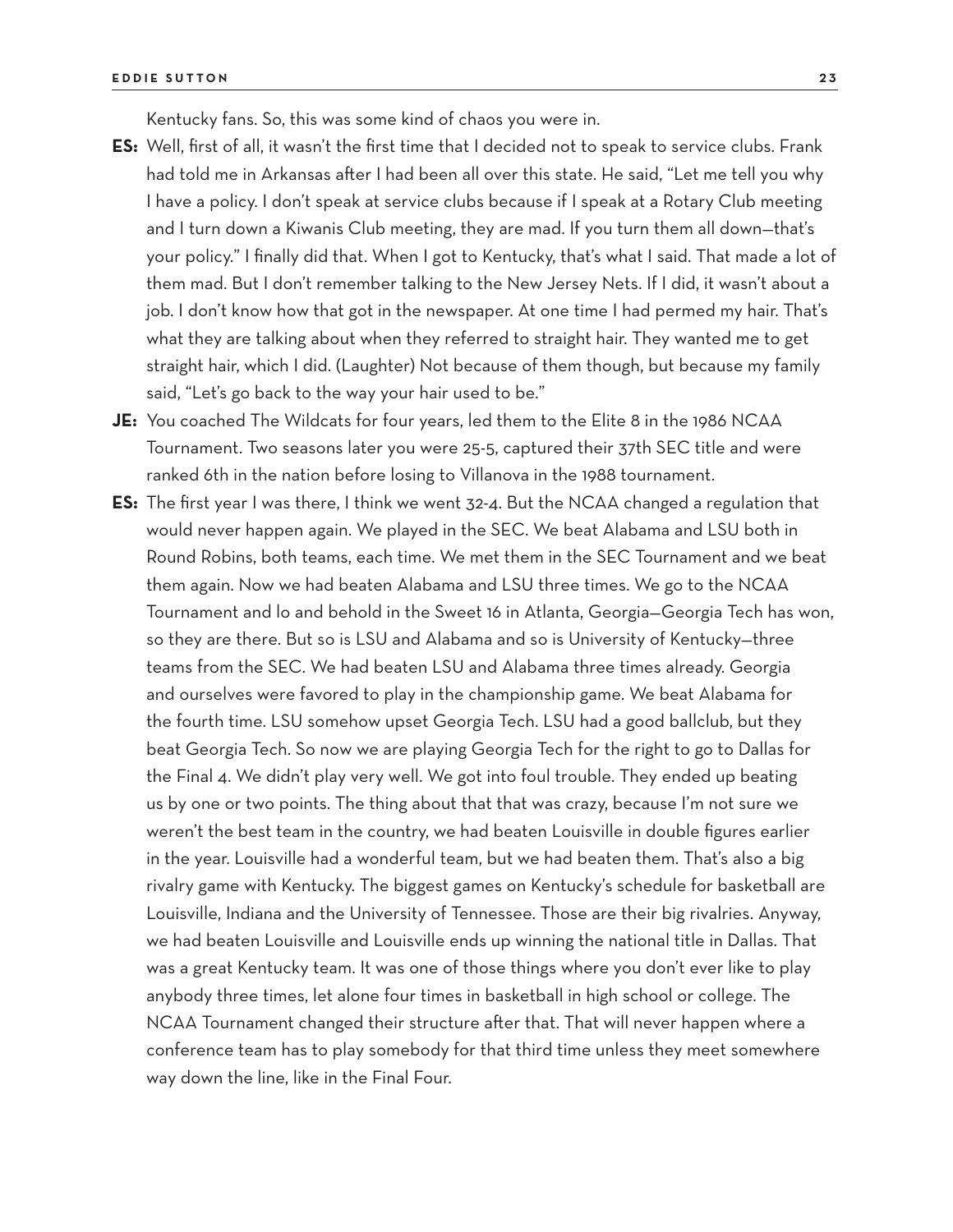# **Chapter 15—2:29 Happy Chandler**

- John Erling: You received a letter from Happy Chandler. I want you to talk about that for the record since we are doing this for history's sake. Albert Benjamin "Happy" Chandler was the 44th and 49th governor of Kentucky. He was a U.S. Senator. He was the second Commissioner of U.S. baseball and a member of the Baseball Hall of Fame. As a matter of fact, he had a very significant contribution in integrating the major leagues beginning with Jackie Robinson in 1947. Tell us about the letter.
- **Eddie Sutton:** He befriended me when I first got there. I was the first coach in 53 years that didn't have Kentucky ties. There were a few people that thought they should have hired Pat Riley or some Kentuckian. Governor Chandler came to me and he said, "I know you can coach. Ninety-nine percent of the people in Kentucky know you can coach and we are thrilled that you are here. There are a few doubting Thomases, but I am going to be your friend." We would go to lunch every Thursday. He was a great storyteller. Here was a guy who was the Commissioner of Baseball when the broke the color line and they brought Jackie Robinson in to baseball in 1947. He was a U.S. Senator when Truman was President. He used to go to poker games in the White House with Truman and a lot of the other Senators. He told me some great stories. He was also governor of Kentucky for two terms. About two-thirds of the way through my first season there I received a letter. I still have it in my office. All it says is "My dear coach, unpack. —Happy" The letter meant that I had proven that I could coach to the people of the Bluegrass. Another funny story, one time we were sitting in a restaurant in one of my latter years at Kentucky. He said, "Coach, you know how I love those thoroughbreds. I love watching those ponies run. I love going to the races at Church Hill Downs in Louisville and going to Lexington. There's nothing more beautiful than watching those thoroughbreds come down that stretch running. You know that there's never been a jackass win the Kentucky Derby?" I said, " Yes sir." He said, "It takes a thoroughbred. If you'll tell those darn assistant coaches to quit recruiting you so many jackasses and get you more thoroughbreds, you'll find coaching is a lot easier." (Laughter). I said, "Yes sir, that's true."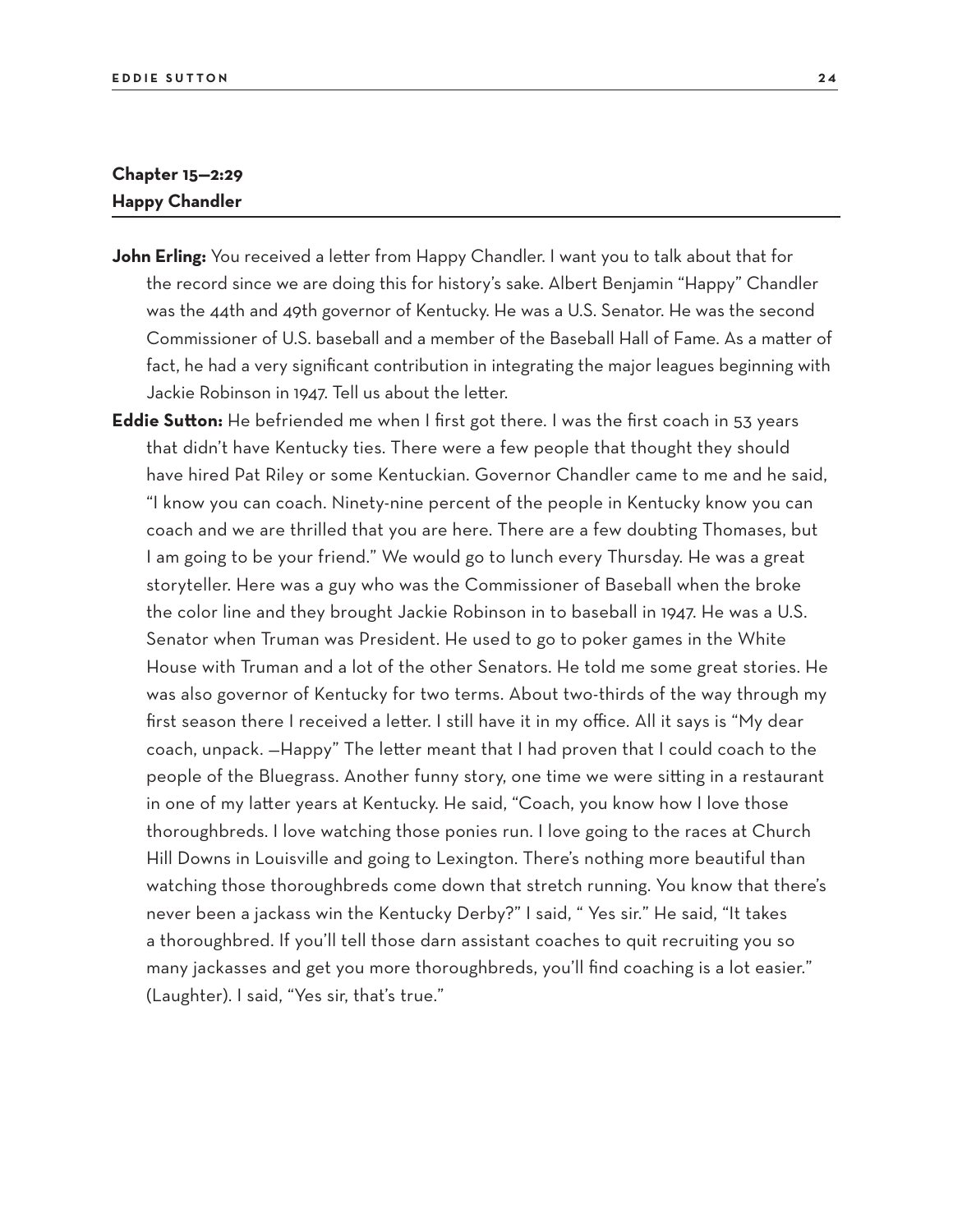| Chapter 16-4:18 |  |  |
|-----------------|--|--|
| Alcohol         |  |  |

John Erling: On your personal life, along about this time, leading up to 1987, you checked into the Betty Ford Clinic for alcoholism.

#### **Eddie Sutton:** That's true.

- **JE:** Talk about that a little bit. When did this begin to affect your life?
- **ES:** I talk to young people today about the dangers of alcohol and drugs. I never had a drink in high school. The first time I had a beer was in college. I never really drank very much at all when I coached high school ball or when I was at Southern Idaho. At Creighton I began to consume a little more and in Arkansas. Finally I got to a point when I got to Kentucky, I knew that I was not as able to really control it like I needed to. So I checked myself into Betty Ford Treatment Center. It helped me a great deal. Through the years, there have been a few slips along the way, but for the most part I have done much better. But I think that's one of the dangers that all youngsters must understand. There's nothing wrong with having a drink if that doesn't affect your religious or personal rules or regulations that you have in your life. But if you do, you just have to be darn careful about it. One thing I have learned through the years is that there is a certain percentage of people in every family that has a greater chance of getting addicted to alcohol or to a drug. I always caution youngsters to be careful if they do decide to drink. You have to understand that in all families there is a certain percentage that could be more conducive to get addicted. I learned a great deal. I have certainly tried to pass that along to all of the players that I have coached through the years.
- **JE:** It's interesting. A lot of people think that just because you received help at a treatment center that that is the eternal fix-all. It wasn't in your case because it reared its ugly head later on when you were at OSU.
- **ES:** It did. You know, one thing, if I ever had a drink and got behind the wheel I always drove exceptionally careful. Boy, I didn't ever want to have an accident. At OSU, in the last year I coached, I was having severe back problems. I eventually had to have back surgery, but I was really in a lot of pain. I had been taking some pain medication. I was in such a hurry I went down and got me something to drink. Lo and behold, we were getting to go on a trip and I backed into a lady and had an accident. So then I went back to treatment again. Since that time I have been just fine, but it's a day-to-day process. Once you become addicted to alcohol, it's an everyday fight. There's AA, which is an organization for recovering alcoholics. Part of the teaching of that program is one day at a time. That's what you do. Every morning you wake up and say a prayer to ask that you make it through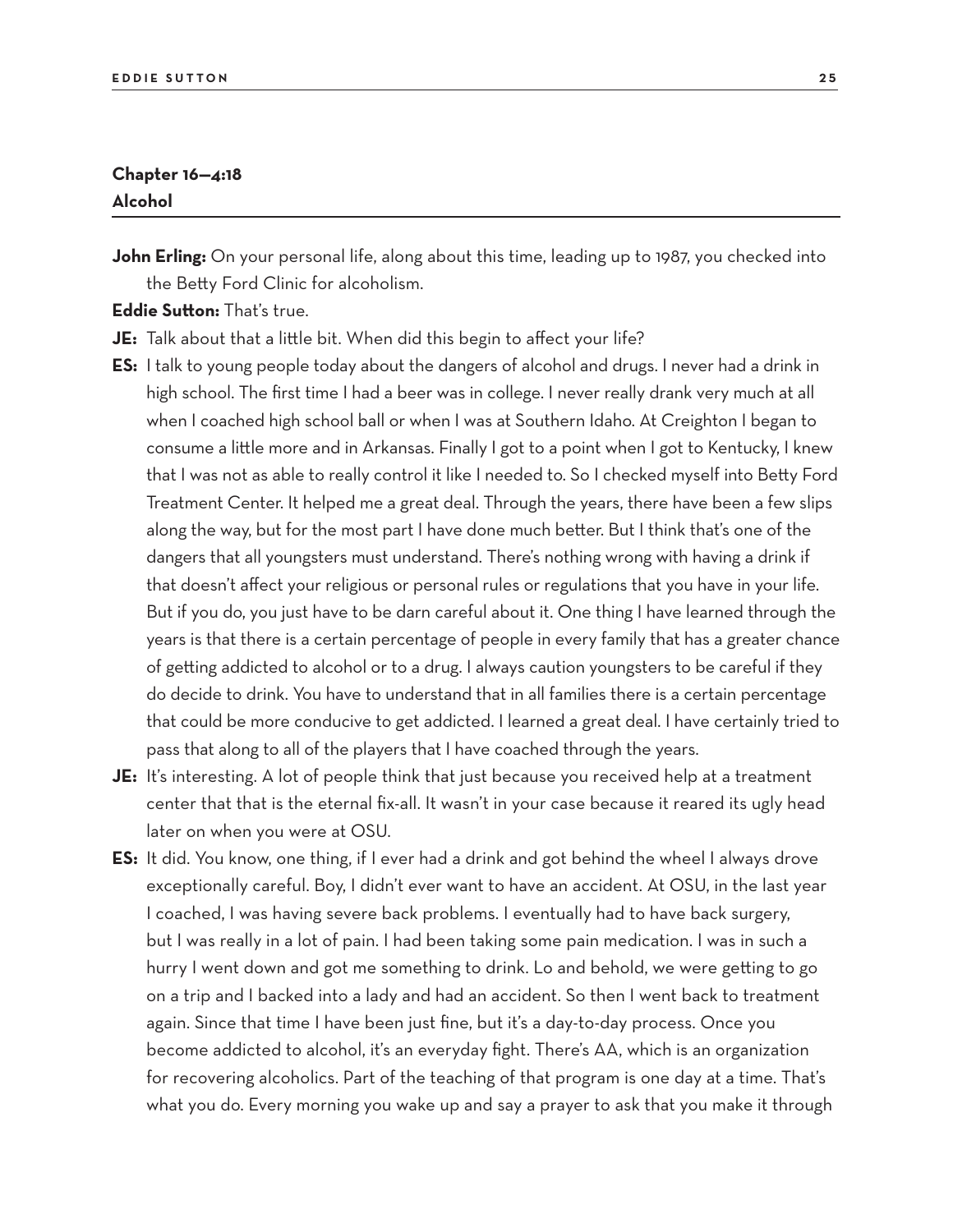the day without even thinking about a drink.

- **JE:** That was in 2006 when that happened. But today in 2010, is that something that you think about? Is that a compulsion for you? Or has that been lifted from you?
- **ES:** I don't have any urge to drink. But that doesn't mean that in a certain situation that you couldn't succumb to temptation again. I think it's something that every day you wake up you want to make sure that you continue to live a clean life.
- **JE:** You began then to speak more publicly about the dangers of alcohol.
- **ES:** I do. I've tried to help young people that have had problems. I have counseled some of the college students when I was at OSU that had been to treatment centers. I told them that the road to recovery is day-to-day. I've tried to help people. I think when you try to help people sometimes it helps you. I have given some speeches in different places to different groups. I thank God that I have been able to stay clean.

## **Chapter 17—5:17 Emery Package**

- **John Erling:** In Kentucky, let's just address this for a moment. The *Los Angeles Daily News*  reports in 1988 that a package sent to Kentucky recruit Chris Mills was found unsealed in an Emery Worldwide Air Freight terminal in los Angeles on March 31st. Workers said \$1,000 was discovered inside. The package lists University of Kentucky assistant Dwane Casey as the sender. Casey said that he never did it and there was never any proof that he did it. He settled a lawsuit with Emery for defamation of character. What is your take on what happened? This was a major story across the country.
- **Eddie Sutton:** Before we arrived there, the newspaper had done all of this reporting on all of these former players. They said that Kentucky had violated the NCAA rules. The newspaper wanted to pull a surprise. The NCAA came in to investigate. All of a sudden they couldn't prove anything. So, it became kind of an embarrassment for the NCAA because there certainly was enough proof there probably that Kentucky should have been getting some kind of punishment for what had happened. So that had happened and then I went to coach at Kentucky. Everybody knew I had had a clean program everywhere I had been and that I didn't violate rules. I think that's one of the reasons they hired me. I was told, "You can't do anything wrong here." I had cautioned our assistant coaches and everyone that we didn't want to do anything out of line. We didn't have to, because we didn't think there was any reason we would ever have to cheat at Kentucky. You shouldn't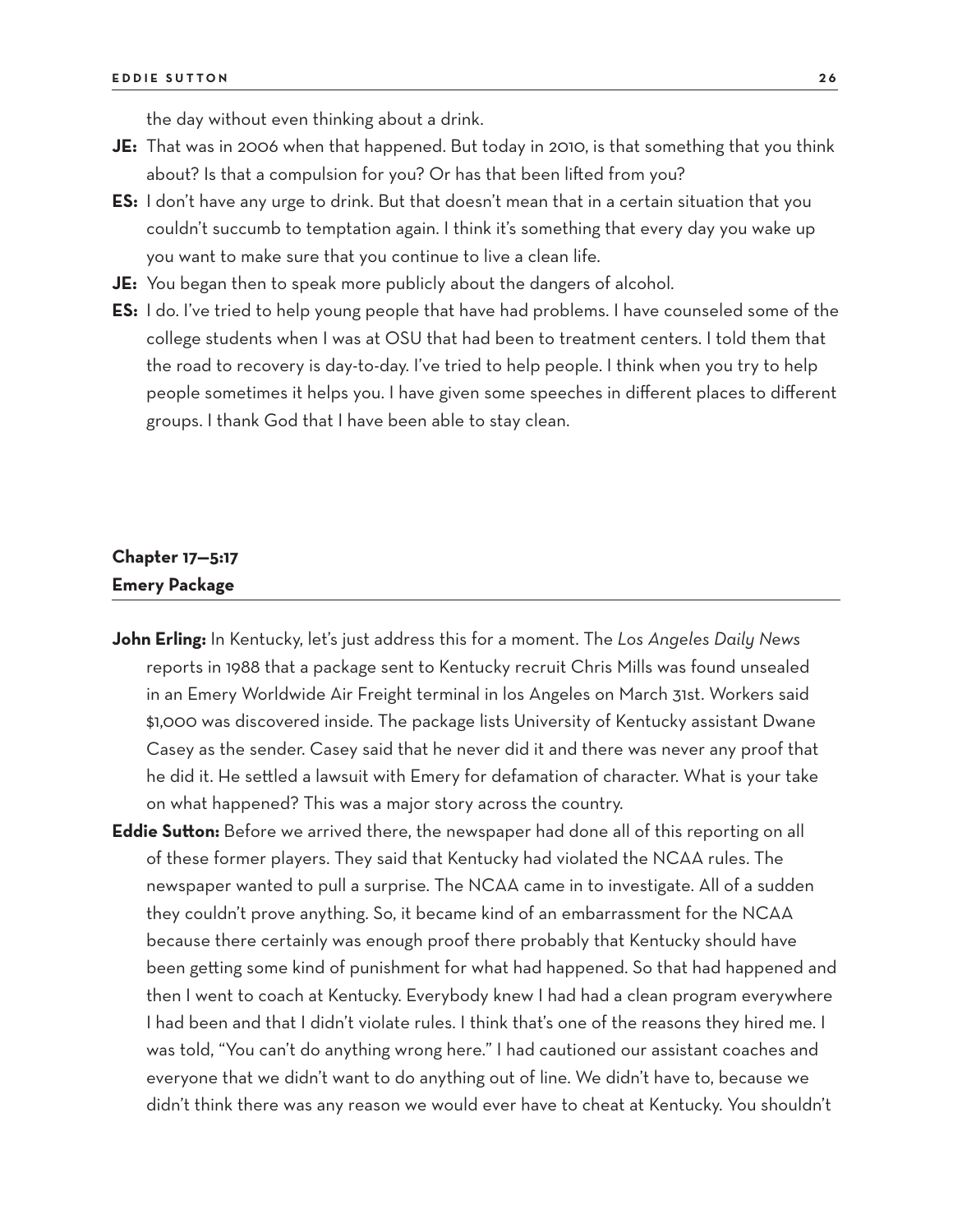have to with all of the advantages that you have there. When this happened, I said, "Holy smokes, somebody has set us up." First of all, I've never heard of an Emery package exploding or breaking open in a warehouse. These are the kinds of packages that you have to have some kind of a knife or something to cut them open. Somebody had set us up. Well, the NCAA and the newspapers were so upset thinking this time we are going to get Kentucky. There were about 10 NCAA investigators and the local newspaper investigators involved. They were all in there for the first couple of years that I was there trying to prove this thing had happened before I had ever arrived. So when this thing happened boy here they come again. Well, it had never been proven and it never was. Dwane got a big settlement out of it.

- **JE:** Yes, \$6.9 million dollars.
- **ES:** But it ended up that we got punished even though it could never be proven and in a court of law—it was thrown out. Even today I don't think with what they had they would have challenged it. I think they were so frustrated in past years with what had happened that they took full advantage of it to penalize the University of Kentucky and us. The deal with the Emery package, the thing that was crazy about it was Dwane had been in Los Angeles the day before this happened to visit with a recruit and his father. So if we were going to cheat and give somebody money, you would do it in person, you wouldn't send it through the mail. That was the thing that was always crazy I thought. I don't know. I guess we will never know. Dwane said he didn't do it, so I have to believe him. One thing that came out of that, you always, if you have a setback say to yourself—what can we do to do a better job? When we came to Oklahoma State that was one of the things I told the assistant coaches. I said, "Don't you ever do anything wrong or you won't be here long." I started probably policing my assistants much better than I had done in Kentucky because there I had always just told them what to do and trusted them and hoped that they would do that. Certainly we were punished for it.
- **JE:** So, what appears to be a set-up could have come from another school? Did you wonder if somebody was trying to make you look bad personally?
- **ES:** I thought that was possible because there are two or three boosters that had violated NCAA rules in the previous regime. They had done some things. They told me once, "I know you're a great coach, but we're not sure about you're recruiting. Let us get the players for you and you coach them." I said, "No, that's not going to work. We are not going to do that." They said, "If you don't do this, I don't think you'll ever win a national title." I told them, "If I won a national title, I want to be able to look at myself in the mirror." I thought to myself, maybe some of those guys set it up. There were a lot of rumors that flew around, but nobody knows what happened.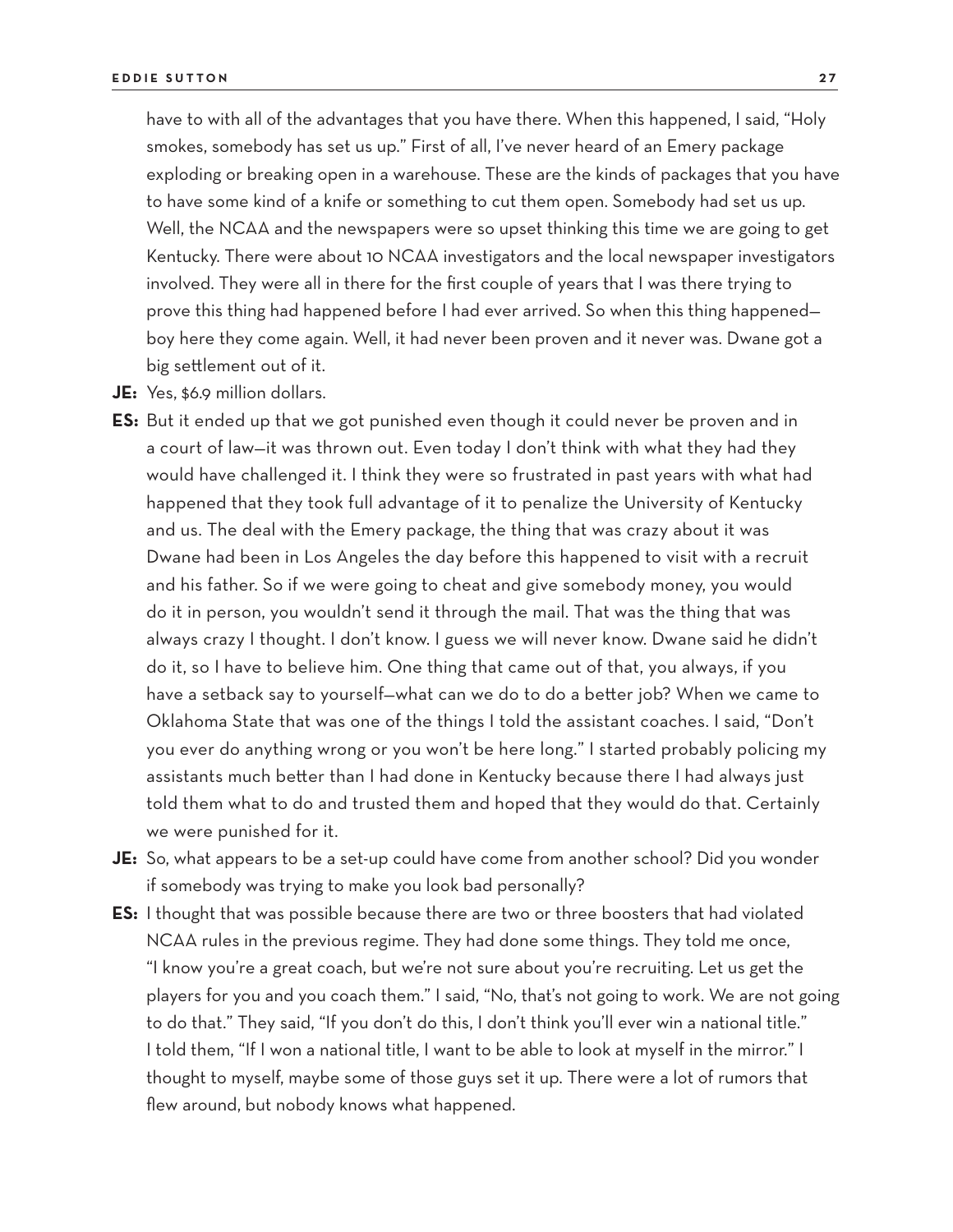- **JE:** In the wake of that investigation, it did force you to resign as their head coach?
- **ES:** I did resign. I worked for Nike for one year and did not coach. I had a lot of fun doing that. Then Oklahoma State gave me the opportunity to come back into coaching the next year.
- **JE:** That was when Leonard Hamilton decided to leave in favor of Miami and that was the break you needed.

## **Chapter 18—5:45 OSU—Big Country**

- **John Erling:** Then you were at Oklahoma State from 1990 to 2006. What condition was the program in when you came to OSU in 1990?
- **Eddie Sutton:** Leonard Hamilton, who had been my assistant coach one year at Kentucky and I had helped him get the job at OSU, had done an outstanding job of getting the players. He had had some success. They had not been in the NCAA Tournament, but they had been in the NIT. He He left me three very good players in Byron Houston and Darwyn Alexander and Corey Williams. Of course, Sean Sutton played an instrumental part in our success the first two years. He was a great point guard and he taught Corey and everyone how guards should play. He was very helpful in making it all happen.
- **JE:** So he was kind of a player coach in a way.
- **ES:** He was a player-coach. You know, they had not been to the NCAA Tournament since 1983. So, the enthusiasm for basketball wasn't like it was when I was playing there. That was one thing Mr. Iba was so thrilled about when I came back. He was hopeful that we could restore that enthusiasm for the sport. We were very fortunate with the players we had returning and with Shawn. We were also able to recruit a couple of other guys that helped us. Not only did we go to the NCAA tournament that first year but we went to the Sweet 16 and did the same thing the next year and we were off and running.
- **JE:** You had players like Bryant "Big Country" Reeves and Randy Rutherford. Tell us a little bit about Big Country and how you stumbled on to him and how that happened. Bryant Reeves was not recruited by very many schools. A lot of people thought we had lost our mind when we took him because he never really was an outstanding high school player. He was big, but I think a lot of people thought we were not very smart in taking him. The one thing that I saw in Big Country is that he had those great soft hands. When you get a big players whose got wonderful hands and he has a burning desire to be a better player—I think you have to take a chance. When we recruited Bryant, we fully expected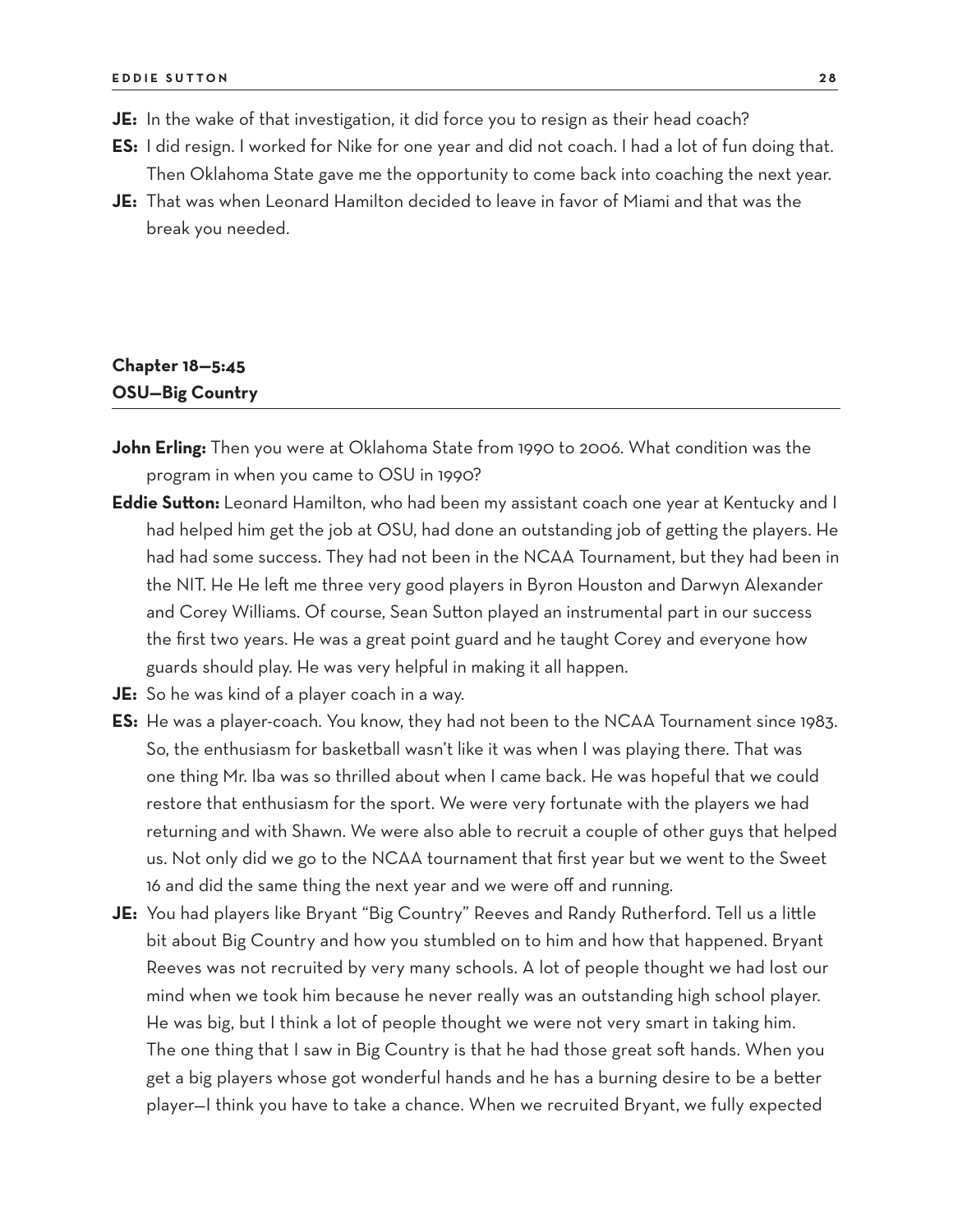to red shirt him for the first year and the second year. We didn't think he would play very much. In the third year he probably wouldn't play very much or be a starter. We thought maybe in the fourth or fifth year he could be a starter for us. That was really our game plan. I had never seen a player improve so quickly. Mr. Iba told me the same thing. He said, "When we recruited Bob Kurland, it took him over a year to improve in what Big Country did in the first month of practice sessions. He had never been in a weight room in high school. They didn't even have enough players at his high school to play 5 on 5. I think he had eight players on his high school team. He was overweight. He didn't have tough competition in high school, so those were some reasons we thought we would red shirt him that first year. He just got better and better—we had him all summer long and we worked with him. When school started he had made some progress. We had him in the weight room. But he just got better and better every day. It came up that we were playing in the preseason NIT and I told our coaching staff about a week before, "I don't think we can red shirt him, we are going to have to play him." I'll never forget that we were playing Evansville in that first game there in Gallagher-Iba Arena, he was so nervous. I looked up in the stands and his parents looked like they were about to pass out they were so nervous. I thought gosh, he's liable to wet his pants when they announce him in the starting line-up. He went out and he did okay. He scored 4 or 5 points and 4 or 5 rebounds. So we won the game. By that time, Sean had befriended him and they had nicknamed him "Country". Later on we were walking across the campus to the student union where we had our pregame meal before we were getting ready to play Purdue. He was more nervous than he was the first game. Sean asked him, "Country, why are you so nervous? Purdue's not much better than Evansville. We're going to win the game and then we are going to New York City and play in Madison Square Garden in the semi-finals of the tournament." He said, "Sean, that's why I am so nervous. I have never been in an airplane before." So his first road trip was to go to the Big Apple and play in the biggest arena in the world as far as college basketball is concerned. We beat Pittsburgh in the first game. Then we played Georgia Tech for the championship game and we defeated them. After the game, this New York City sportswriter came in and he said, "Could I talk to Country?" I said, "Certainly." He said, "Bryant, describe Gans, Oklahoma." Now, Gans is a small community between Sallisaw and Fort Smith, Arkansas. His description of Gans was this…he said, "You drive into town and the school is on your left. You drive a little farther and the post office is on your right and if you drive a little farther you are out of town." There were no stores in Gans, Oklahoma at that time. But he later became a great player. The next year he was just outstanding. Then he became the Big 8 Player of the Year. He was just an unbelievable player. I call him my miracle child because I've never had a player improve as much as he did.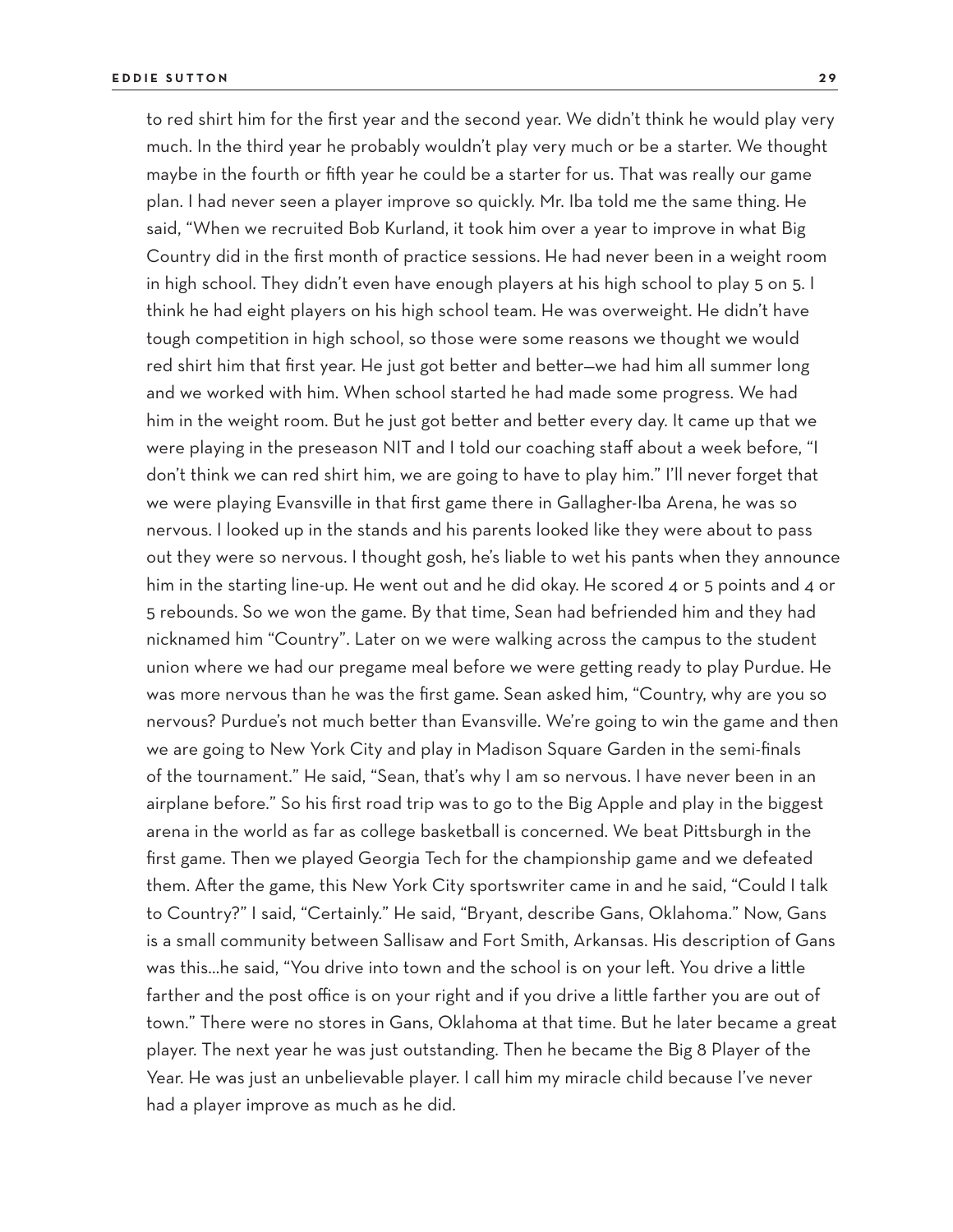- **JE:** He went on and played in the pros?
- **ES:** He went to the pros. Vancouver took him in the first round. He played several years and then he hurt himself and had to get out of the pros. But he saved a lot of his money and he's doing very well now. He has a cattle ranch back over in his area of the state.

# **Chapter 19—3:03 Close Games**

- **John Erling:** In 2004, a team led by John Lucas and Joey Graham, Big 12 Player of the Year Tony Allen. Let's talk about that with a school record of 31 wins and 4 loses. You advanced to the Final Four as the No. 2 seed and the 2004 NCAA Tournament. You finished the season No. 4 in the final AP Coaches Poll. You guys were riding high.
- **Eddie Sutton:** When you get to the Final Four, in my opinion, you need a lucky bounce or a friendly call sometimes. The best team doesn't always win the national title game. Unlike it is in the pros where you have a series, in college playoffs you only have one game. If you don't win it, you go home and pack your bags for another season. I've always thought that when you get to the Final Four, you need something good to happen. We played that first game against Georgia Tech. I think it would have been better had we played a series. But, they hit a shot at the buzzer to beat us and Connecticut went on to the championship game. But what a marvelous team that was and what fun we had. A lot of those guys came back the next year and we thought we would have another shot. We lost Tony Allen, but we had the other guys all returning and got beat on a last-second shot again in the Sweet 16 Game by the University of Arizona.
- **JE:** How did you take those close calls? You were so close and then in a second it's gone.
- **ES:** Well, we won a lot of games like that too. I guess percentagewise they even out. But they are difficult to take when you know that your ball club probably is good enough. If we had played a series with Georgia Tech the previous year, we would win in a series. But you only play one game and the kid hit a heck of a shot to win it. The next year we got Arizona down by one point and the guy hits an off-balance shot. It just happens. I remember Big Country beat Missouri one time on a shot that he couldn't hit if he shot it 100 times. But he hit it to put it into overtime and we ended up beating the Tigers in OT.
- **JE:** So when you won that way, did you think you were lucky? But then again you put yourself in that position to win or lose like that, so…
- **ES:** Yes, but sometimes it's difficult to accept losses when you know that you probably should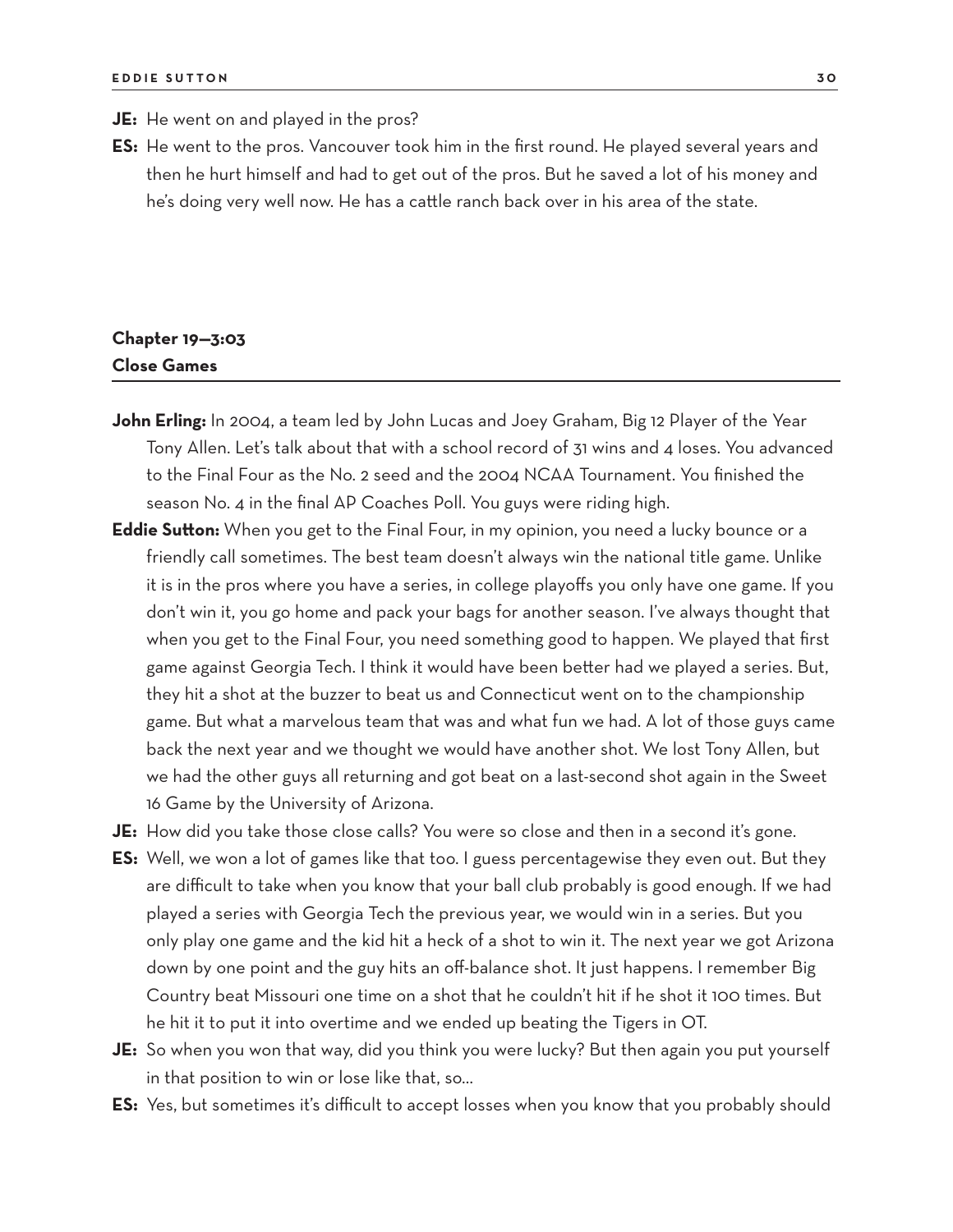have won the game.

- **JE:** Players are really dejected when that happens. You had a number of these moments when you would lose in the last second. What did you tell those players?
- **ES:** Well, we won as many games and we lost that way. You know, as long as you have prepared and you have done everything that you possibly could do, and you go out there and you give everything you can possibly give and you know the coaches have done that too, then you accept the loss. That's athletics. That's the game.
- **JE:** You finished your career at OSU as the second-winningest coach in OSU's history, behind only your mentor Henry Iba.
- **ES:** That is exactly right.

# **Chapter 20—5:00 OSU Plane Crash**

- John Erling: On January 27, 2001, one of three planes carrying Oklahoma State staff and players crashed in a snowstorm near Byers, Colorado—killing all 10 people on board. The plane was on its way back to Oklahoma following a loss to the University of Colorado. For the record, I will name them here. Those killed include: Nate Fleming, redshirt freshman guard; Dan Lawson, a junior guard; Bill Teegins, a sportscaster of OSU basketball and sports anchor on CBS affiliate Channel 9 in Kansas City; Kendall Durfey, a radio engineer; Will Hancock, media relations coordinator; Pat Noyes, director of basketball operations; Brian Luinstra, athletic trainer; Jared Weiberg, student assistant; Denver Mills who was a pilot; and Bjorn Fahlstrom was a co-pilot. Can you take us on a timeline of the events after the game in Colorado? Three planes were set to take everyone home.
- **Eddie Sutton:** The plane that went down, the pilot was one that I had flown with and in that airplane more times than anyone else. Through the years, I have flown in more private aircraft then I have commercial aircraft. If I know the makeup of the plane and who the pilot is, I feel more secure getting in a private aircraft then I do getting in a commercial airplane. This pilot was so careful. There were so many times when he said, "The weather's not right, let's not fly." I would take his word for it. We all went out there and it was spitting a little snow, though we had checked the weather reports and everyone said it was okay. So they took off ahead of us, and then the other two planes took off. When I got back, their plane hadn't landed in Stillwater. So, they told me when we landed that the plane had returned to the base because there was some mechanical problem. Finally, after about an hour, word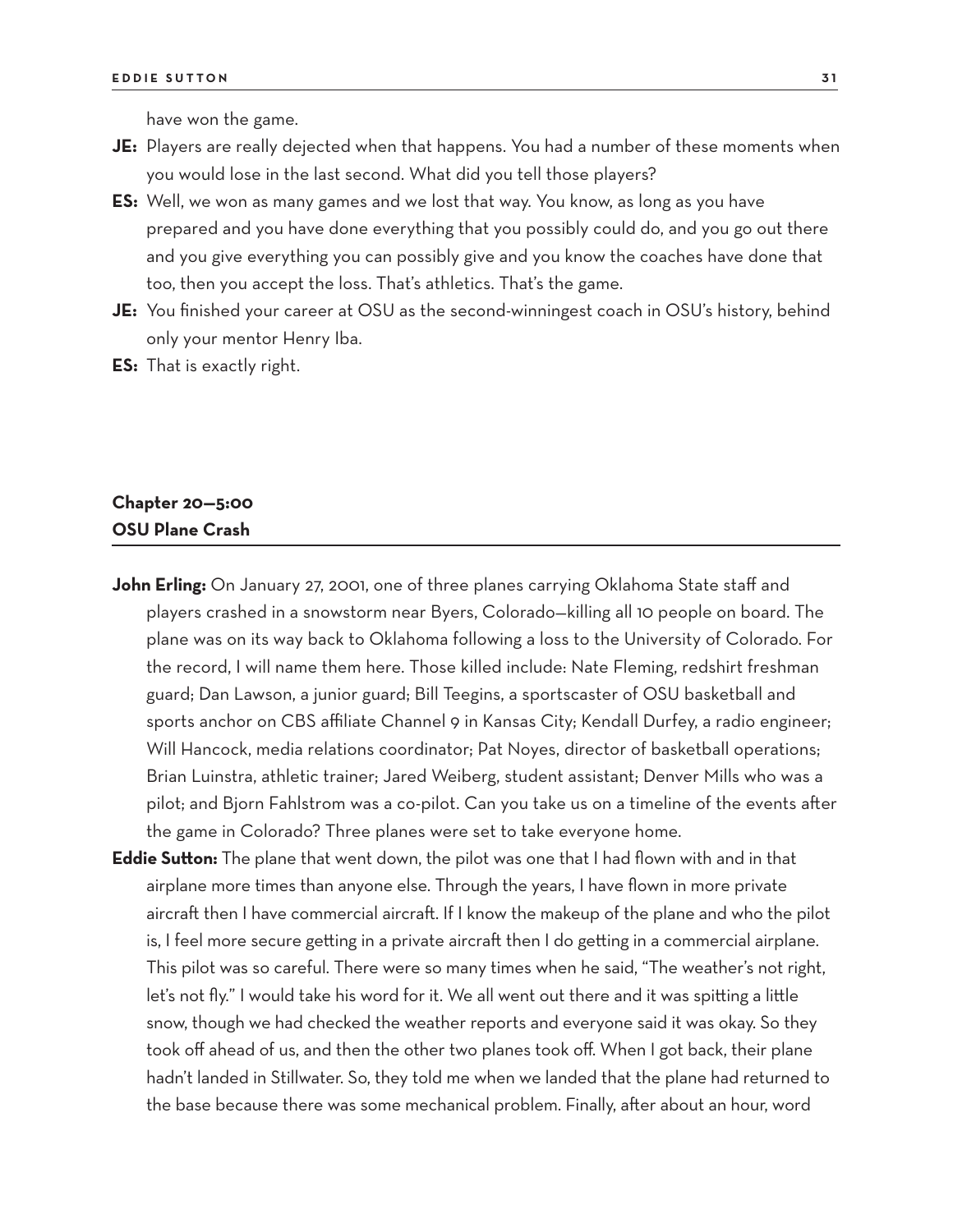came back that the plane had crashed and there were no survivors. It was probably the most tragic experience that I had ever encountered. All of us that were back were there in my office. Maybe the toughest thing that I ever had to do was to call the parents and the wives of the people that died in the crash, and tell them what happened.

- **JE:** Did you call all 10 of them?
- **ES:** I didn't call all 10 of them, but I made several calls. It's something that I will always live with. There's not a day that goes by that I don't think about one of those guys. I wear a little pin on my jacket, just as a reminder. It's a pin that says "Ten". Ten wonderful people, they were great human beings. No one ever knows why something like that happens. It was proven that the airplane had mechanical problems and it just went down. I know that pilot and if there was any way to save that plane, he would've done it. I always had great trust and confidence in him. I think all of us try to remember them and honor them at least once a year. They have a run there in Stillwater where all the people come out and they try to raise as much money as they can for the counseling department. The counselors certainly helped their teammates, the coaching staff and other people after this accident happened. There's a monument inside of Gallagher-Iba Arena and there's one out there at the crash site. But the one inside the Gallagher-Iba Arena, when I'm there I go by and I look at all those pictures on the wall. It reminds me of some of the great times we had together, and what a loss it really was for all of us—the team and certainly the University. I am happy that we are still able to go back and honor those guys because they were really wonderful people.
- **JE:** Did everybody get on the same plane they arrived on? Or were there last-minute changes?
- **ES:** No, we changed people around, but we did that many times when we were on trips. For one thing, we switched the coaches around so we could get back and look at some tapes when we got back. That happened, and there were some people that questioned that, but we had done that many, many times on our road trips.
- **JE:** It had to be tough. You attended many funerals didn't you?
- **ES:** I didn't attend them all, but I did some. They had a big memorial service for all of them in Gallagher-Iba Arena. The place was packed. There were representatives from all of the schools in the Big 12. I had to get up and say a few words. It was a real tragedy for all of those kids.
- **JE:** Obviously, it was the toughest time of your entire coaching career?
- **ES:** Well, what I have said at coaching clinics is that all of us face adversity at times when you are coaching, but I hope nothing like that ever happens again for any of my friends that are coaching. You know, that's the biggest tragedy that there has ever been in basketball. There have been some airplane tragedies in football. Marshall, several years ago had a whole plane go down. The same thing happened in Wichita—they had a plane go down many years ago.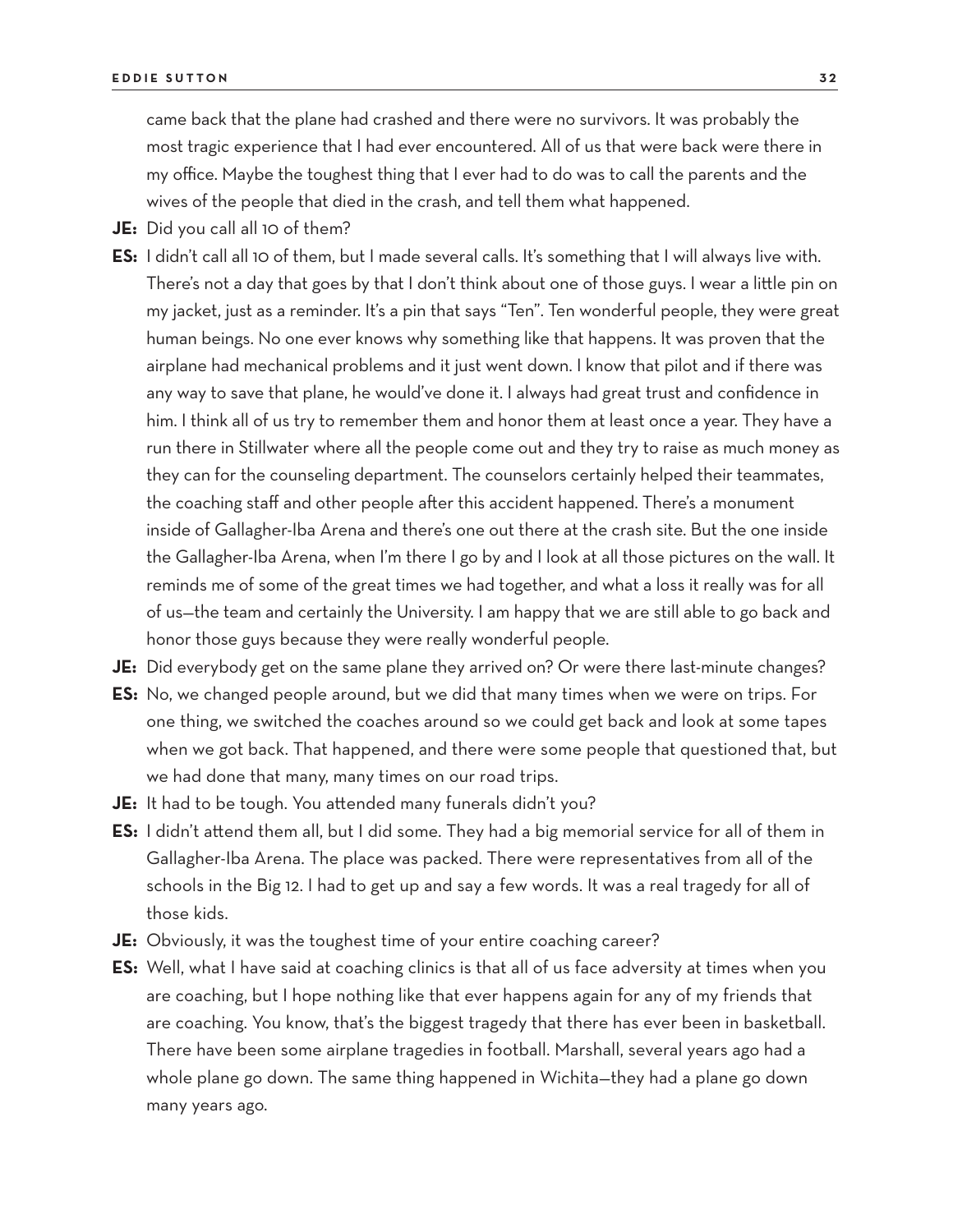# **Chapter 21—1:38 Gallagher-Iba Expansion**

- **John Erling:** As a result of you being at OSU, they completed the \$55 million expansion of Gallagher-Iba Arena. Rather than build a new off-campus arena, the decision was made to expand the arena, doubling its original capacity. The old sight lines and the original maple floor were kept. It remains the oldest original basketball court floor still in use. Then they officially named the floor Eddie Sutton Court.
- **Eddie Sutton:** That was quite an honor for me to accept. There's no doubt that the young men, the assistant coaches and all of us were able to restore the great tradition of OSU basketball. I certainly didn't do it by myself. I think when they put my name on that floor it represented all of the players and the coaches that had been a part of making it all happen. When they decided to build a new arena, I really fought hard to keep the arena where it was. Once the architects proved that they could renovate it and it would still have that same feeling that we had in the old arena. The fact that it was located right in the middle of campus I thought was so important, because most places, when they build new arenas, they are out in the country somewhere. If we were to build a new one, they were going to put it way out west of town somewhere. I thought that would be very inconvenient for the students. They way that it is now, students can walk to the games. It turned out that it's just as great of a home court advantage as it was when it was just the original arena. When we really had it going there, it was recognized as one of the two or three toughest places in college basketball for the visiting team to win.

# **Chapter 22—1:09 800 Wins**

**John Erling:** So when you left you had a few games left to win to reach that 800 pinnacle. **Eddie Sutton:** I never would have gone any place else. I was happy in retirement. I always had a goal of winning 800 games. When we got up in the high 70s, we passed Mr. Iba and I wanted to win 800. When I retired from OSU I didn't think that would ever happen. It wasn't that big of a deal. Then the athletic director called me from The University of San Francisco. He said they were going to have to make a change and let a coach go. He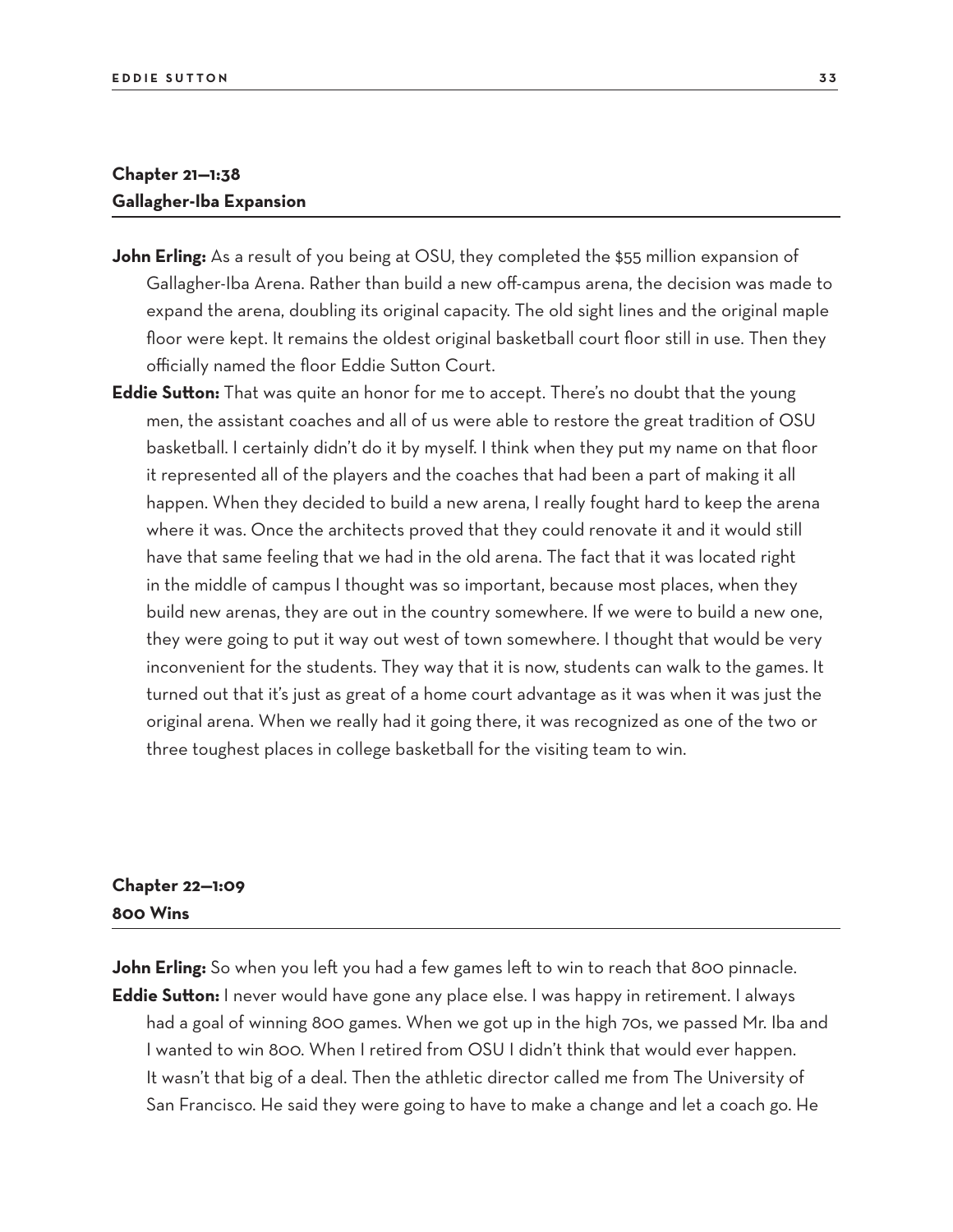asked me if I would come out and finish out the season. I thought about it and my son encouraged me to do it. I ended up going out there and coaching the San Francisco Dons for the last half of the season. I won enough games to win over 800.

- **JE:** That's got to make you feel good to this day that you went after it.
- **ES:** There are not many guys that win 800 games. I think there are 6 or 7 other people, but not very many. I had a lot of fun in San Francisco. It's a great city and a great school. They just didn't have very good players. Like Governor Chandler said to me, "We have more donkeys than we have thoroughbreds."

### **Chapter 23—1:43 Names You Know**

- **John Erling:** Some names here, Abe Lemons, coach at the University of Texas. You had the Eddie and Abe TV show produced by Nike in the late 1970s.
- **Eddie Sutton:** Abe was one of the cleverest people with words of all the coaches I have ever known. He was a lot better coach than he was given credit for. I mean everybody thought he was a comedian, but the guy could coach.
- **JE:** Jerry Jones the owner of the Dallas Cowboys, you got to know him?
- **ES:** Jerry is a dear friend. He was one of my biggest supporters in Arkansas. He and Gene and Patsy and myself used to take summer vacations together. I'm pleased that he has been so successful with the Dallas Cowboys.
- **JE:** Jimmy Johnson?
- **ES:** Jimmy Johnson was the assistant coach for Frank Broyles at Arkansas when I was coaching the Razorbacks. Jimmy and I became dear friends. We had some great times together. Of course, he later went on to coach OSU. But he also coached the Dallas Cowboys and he became a great college coach when Miami won the National Title and then he won a World Championship with the Cowboys.
- **JE:** Other names people might know? Waylon Jennings?
- **ES:** Waylon Jennings and his wife Jessi Colter were dear friends. We met them in Kentucky. Patsy and I had some good times with them. We used to follow The Highwaymen around, Johnny Cash and Willie Nelson and Kris Kristofferson had a group called The Highwaymen. That was a lot of fun because I like country music.
- **JE:** What about the actor Bill Murray?
- **ES:** Bill Murray I don't know real well. I met him in New York City. We had dinner together one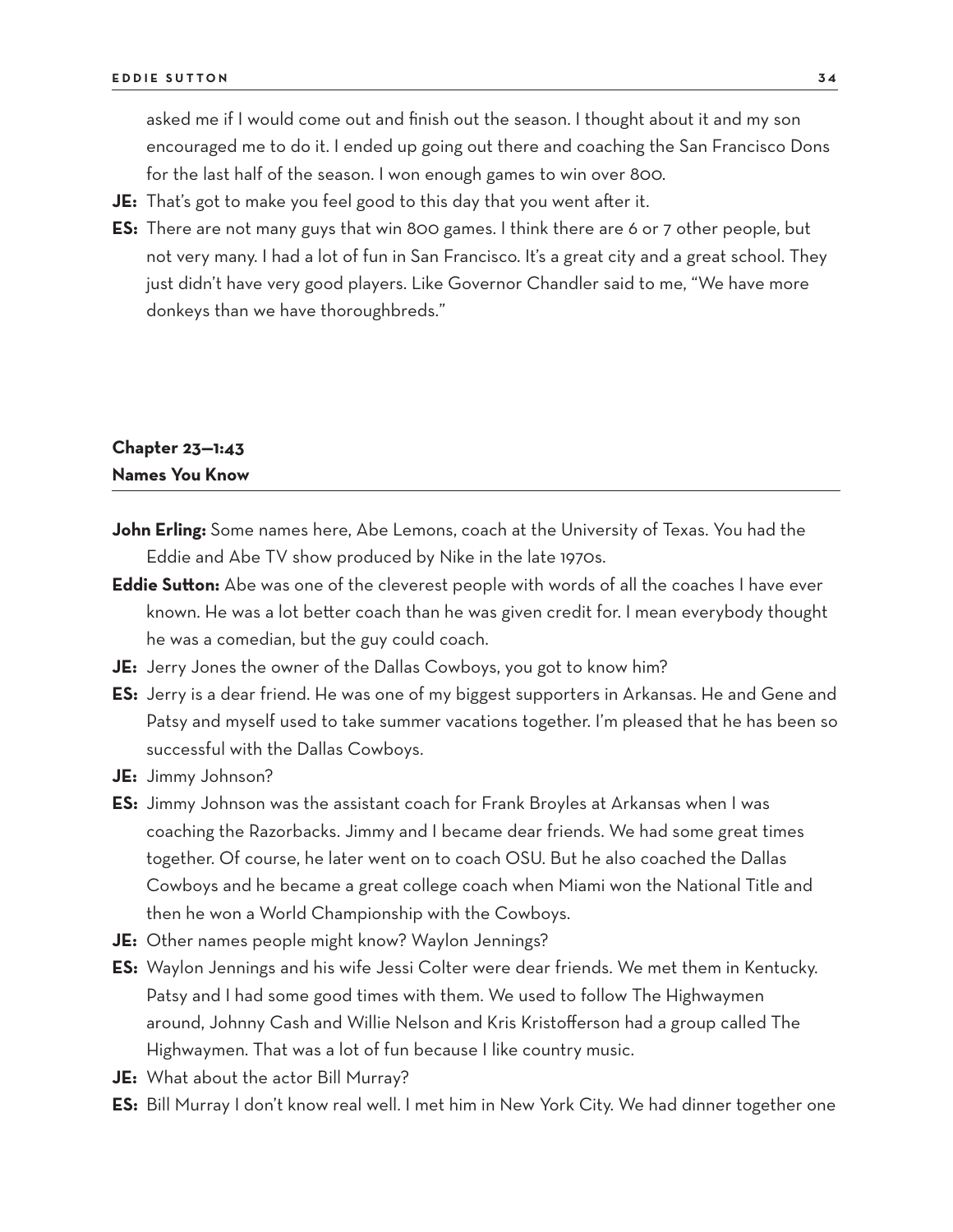evening after a show. He is just as funny in person as he is in the movies.

- **JE:** Actor Tim Robbins?
- **ES:** Tim Robbins we got to know when we were in the NCAA Tournament back in the Meadowlands when we had the team and we went to the Final 4 in 2004. We got him some tickets to the Final 4. He's a great actor.

# **Chapter 24—3:36 Fan Comparison**

- **John Erling:** These basketball programs where you have been. Was Kentucky the most intense as far as fans go? Was it more intense than Arkansas and Oklahoma?
- **Eddie Sutton:** I don't think so. I think the fans in Arkansas and Oklahoma State were just as intense. Like I said earlier, 99% of the fans in Kentucky were just like the razorback fans or the Cowboy fans. There's just that 1% that I'm not sure they didn't think life was more important about the Cats than it was about their spiritual beliefs.
- **JE:** Tubby Smith went to Kentucky and you knew him before?
- **ES:** Tubby was at The University of Tulsa. Tubby called me when he was coaching at the University of Georgia after he'd left Tulsa. He asked me what I thought. I told him it was a tough decision. I said, "There are some of the best things that a coach would ever want at Kentucky, but there are some drawbacks. You'll have to make that decision." I think he lasted about 9 or 10 years. Now he's at the University of Minnesota, but he kind of felt the same way I did. There are some real pluses there but are some disadvantages as well.
- **JE:** What is it about you or your personality that made you became a success? There are hundreds of coaches and people who want to be in coaching, but they just don't make it in the big time. Are you able to look at yourself and say, I think it's because I did this or I had that? There is something in you that put you in the elite.
- **ES:** I had a sound philosophy thanks to Mr. Iba and I borrowed some things along the way from some other coaches. I had outstanding assistant coaches and I had some outstanding players. The one thing I think probably helped in my relationship with my players is that I told all of my assistants that we want to treat our players just like they were our own children. I think our players knew that we were always behind them. We wanted them to be the best player that they could be. We urged them to listen and to develop their Godgiven talent. But we were also behind them 100% whether it was in helping them get their degree or helping them with personal problems. Letting them know we dearly loved them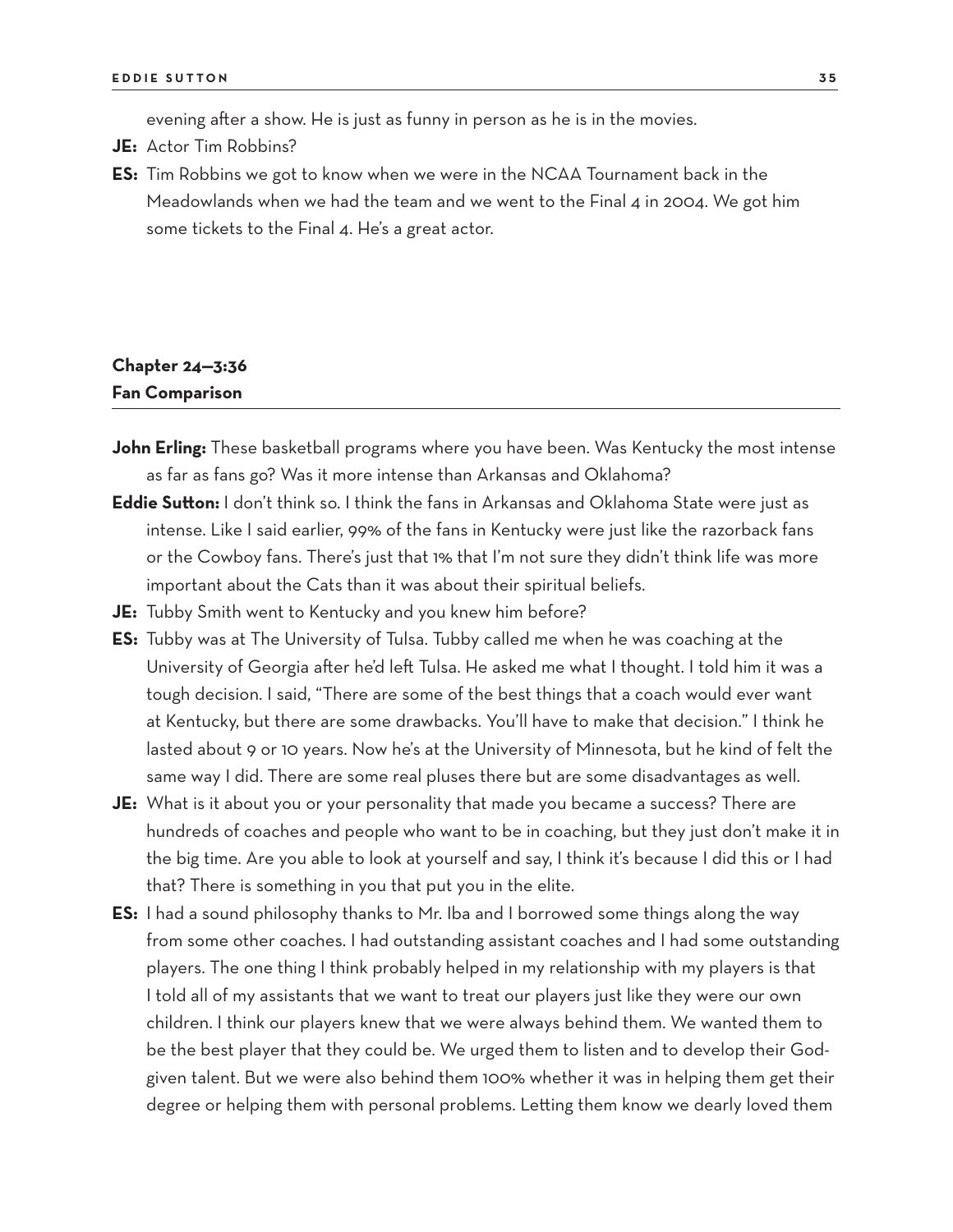as people and not just players. We would help them in any way that we could. I think that probably helped in my relationships with all of the assistant coaches that I had. I told all of my assistant coaches the same thing. I told them I would try to teach them everything and when they got ready to get a head coaching position that I would do everything in the world to help them get it. I think I had 13 or 14 guys go on to be head coaches. So I think those are things that helped. The one thing that helped me more than anything, because it kept my perspective probably the way it should be, was my wife Patsy of 52 years. I think she was probably the best assistant coach I've ever had.

- **JE:** We should mention your children from that marriage.
- **ES:** We were very fortunate to have three wonderful sons. Steve is our oldest. He was the only smart one—he didn't go into coaching, he went into banking. Then Sean and then Scott who both certainly became outstanding basketball coaches.
- **JE:** There had to be some great bonding between you all.
- **ES:** Sean and I had some great fun and Scott played with us for a couple of years. Sean was with me all of those years. Then he went with Rob Evans as the assistant coach at the University of Mississippi when Rob left Oklahoma State as an assistant and got the head coach job at Ole Miss. Then Sean came back. Out of the 14 years I was there, he was with me 13 years as an assistant coach.

# **Chapter 25—2:47 Advice to Students**

- **John Erling:** I have two questions for you. How would you like to be remembered? The next question is, what advice do you have to give to students or athletes or those who want to become coaches? Do you have some parting words for our listeners?
- **Eddie Sutton:** The one thing that I have always tried to impress upon players is that God has given you so much talent, or your parents or the genes that you have, have given you so much talent. If you can go out and develop those God-given talents to the fullest, then you probably are going to feel good about yourself knowing that you are an overachiever in a sense. I also tell all of them that there is nothing easy in being a success. It takes a lot of hard work. There are a lot of people that have dreams of going to the top and winning championships regardless of whether it's athletics or the business that you are in. But there's not an easy way to get there. You have to be willing to pay the price to do that. There are too many people who aren't willing to make the personal sacrifices to make